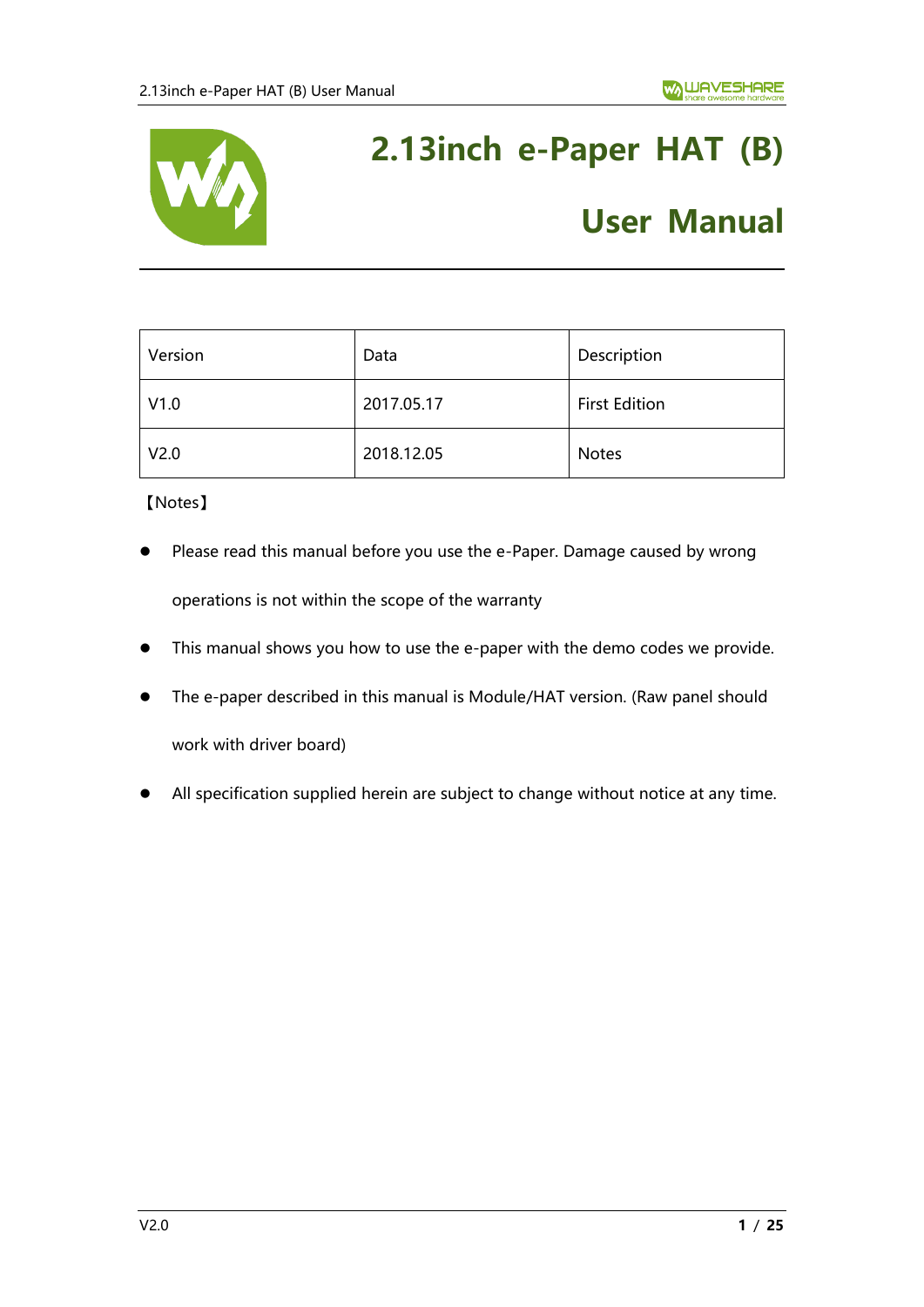# **CONTENT**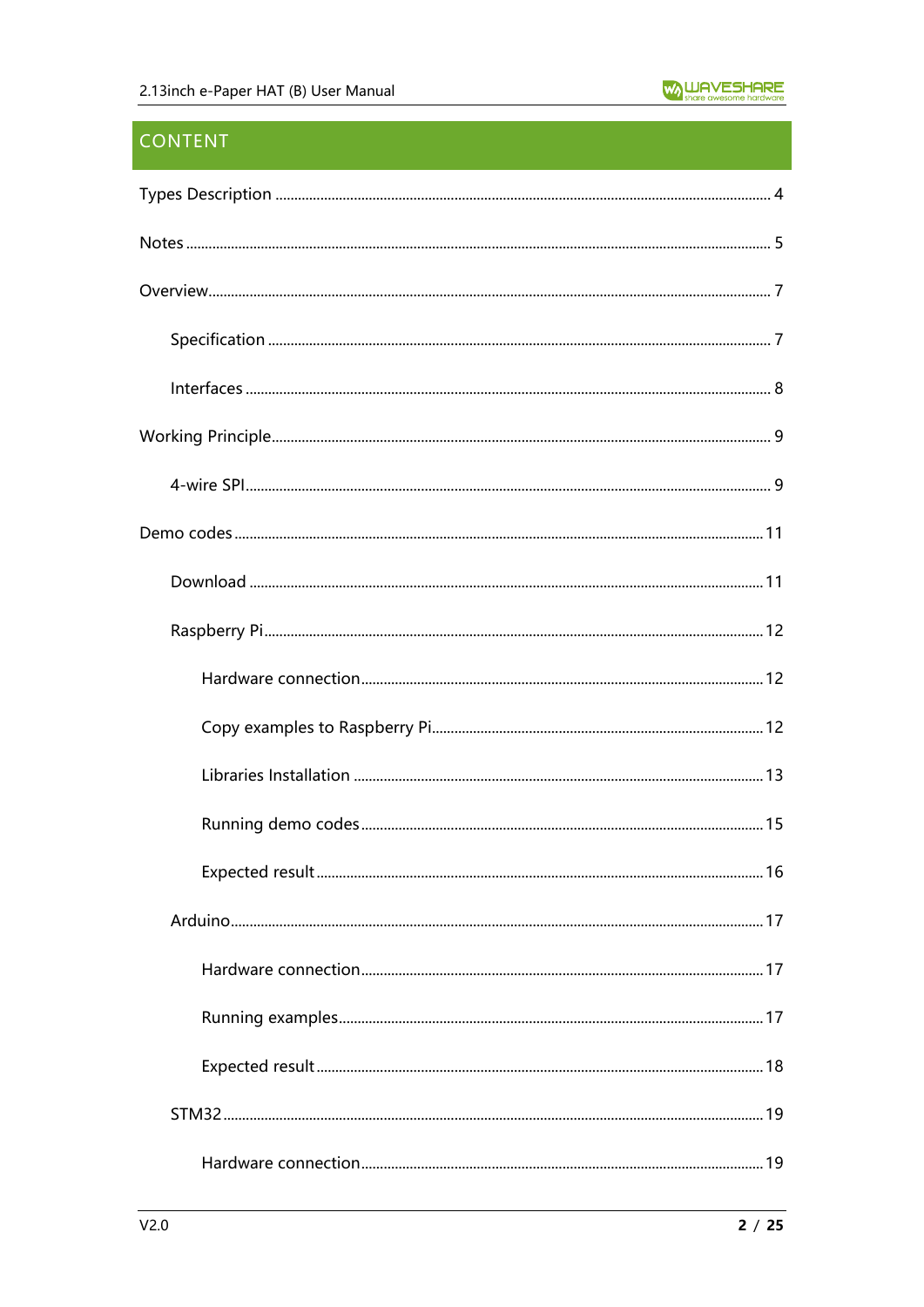| 25 |
|----|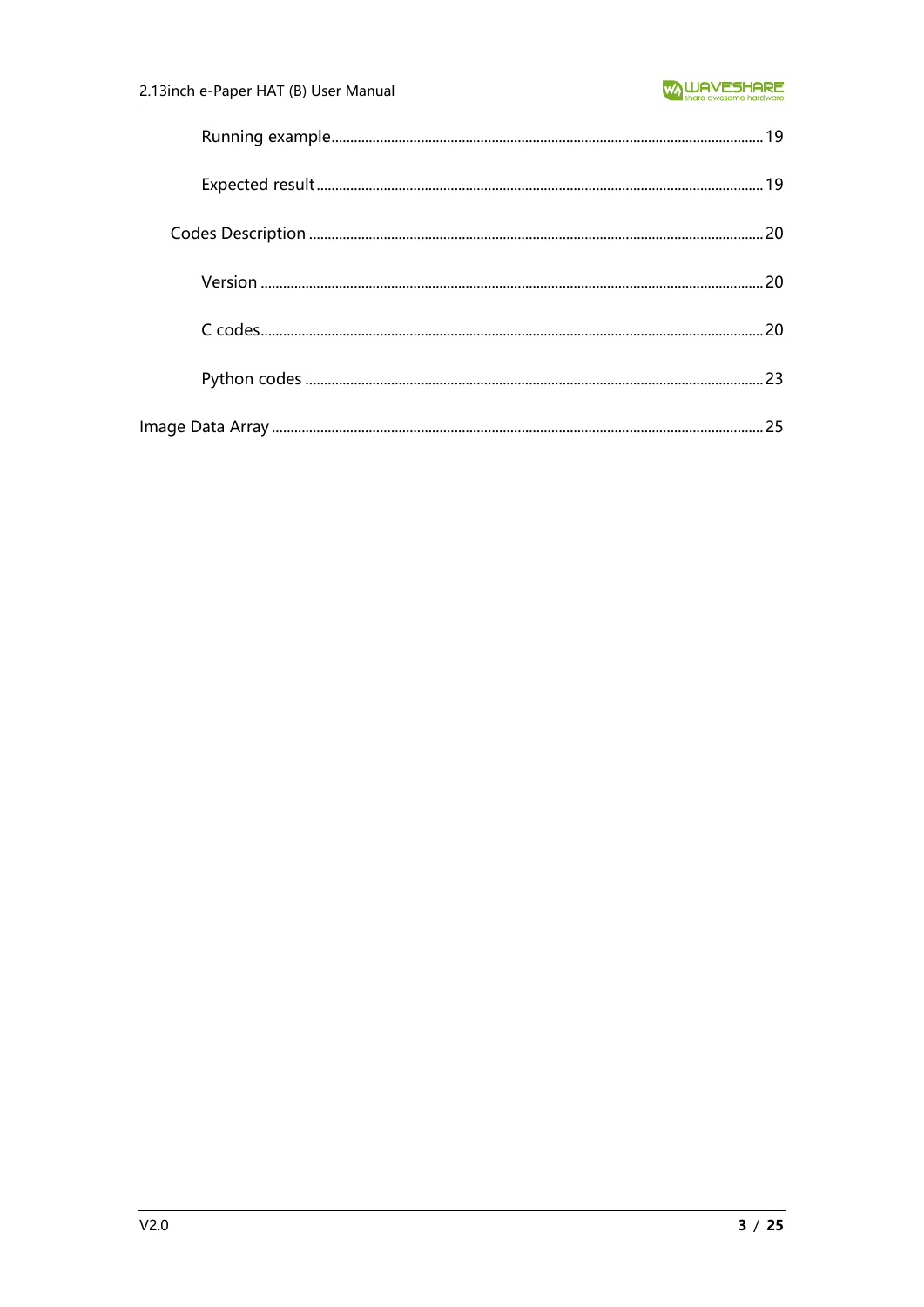# <span id="page-3-0"></span>TYPES DESCRIPTION

Generally, there are two versions for every type of e-paper, one is raw panel, and

another is Module/HAT version.

Raw panel should work with driver board, if you are the first time to use

Waveshare e-Paper, we recommend you the Module/HAT version or purchase a driver

board separately.

Module/HAT version has PCB which integrates driver circuit. You can connect 8Pin

connector to MCU directly.

**Raw Panel (2.13inch e-Paper B):**



**Module Version (2.13inch e-Paper HAT B):**

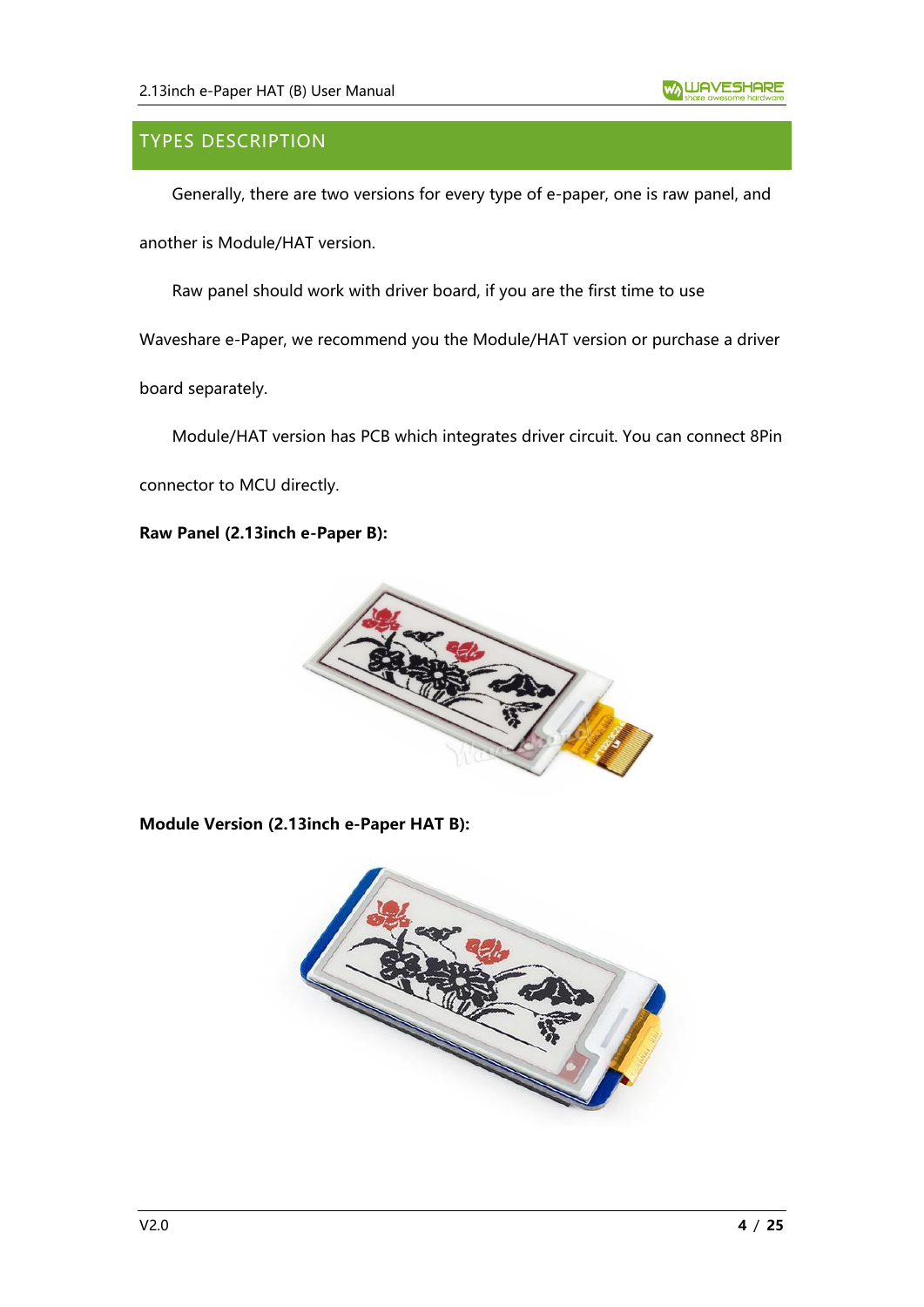# <span id="page-4-0"></span>**NOTES**

- 1. For those e-Paper which support partial refresh, you cannot use partial refresh all the time. A full refresh should be done to clear screen after several times(partial refresh), otherwise, e-Paper will be damaged and cannot fixed.
- 2. Three-color e-Paper is normal to be a little "color" . You can refresh it to white and keep it upward for storage.
- 3. The e-Paper cannot be powered on for long time, you must set e-Paper to sleep mode or power off when it needn't refresh, otherwise, e-Paper keeps in high voltage status for long time, which will damage e-Paper and cannot be fixed.
- 4. We suggest you update e-Paper once every 24 hours or at least 10 days<sup>1</sup> to update again. Otherwise, ghost of the last content may cannot be cleared.
- 5. e-Paper ignores the data sent when it is in sleep mode, you need to initialize it for properly refreshing.
- 6. You can adjust border color by controlling 0x3C register. In some of demo codes, you can adjust Border Waveform Control or VCOM AND DATA INERTVAL SETTING registers.
- 7. If you find that the image data you made cannot be properly displayed on e-Paper, please check the size of image, or change its width and height and try again.

<sup>1</sup> For details of operating requirement, please refer to datasheet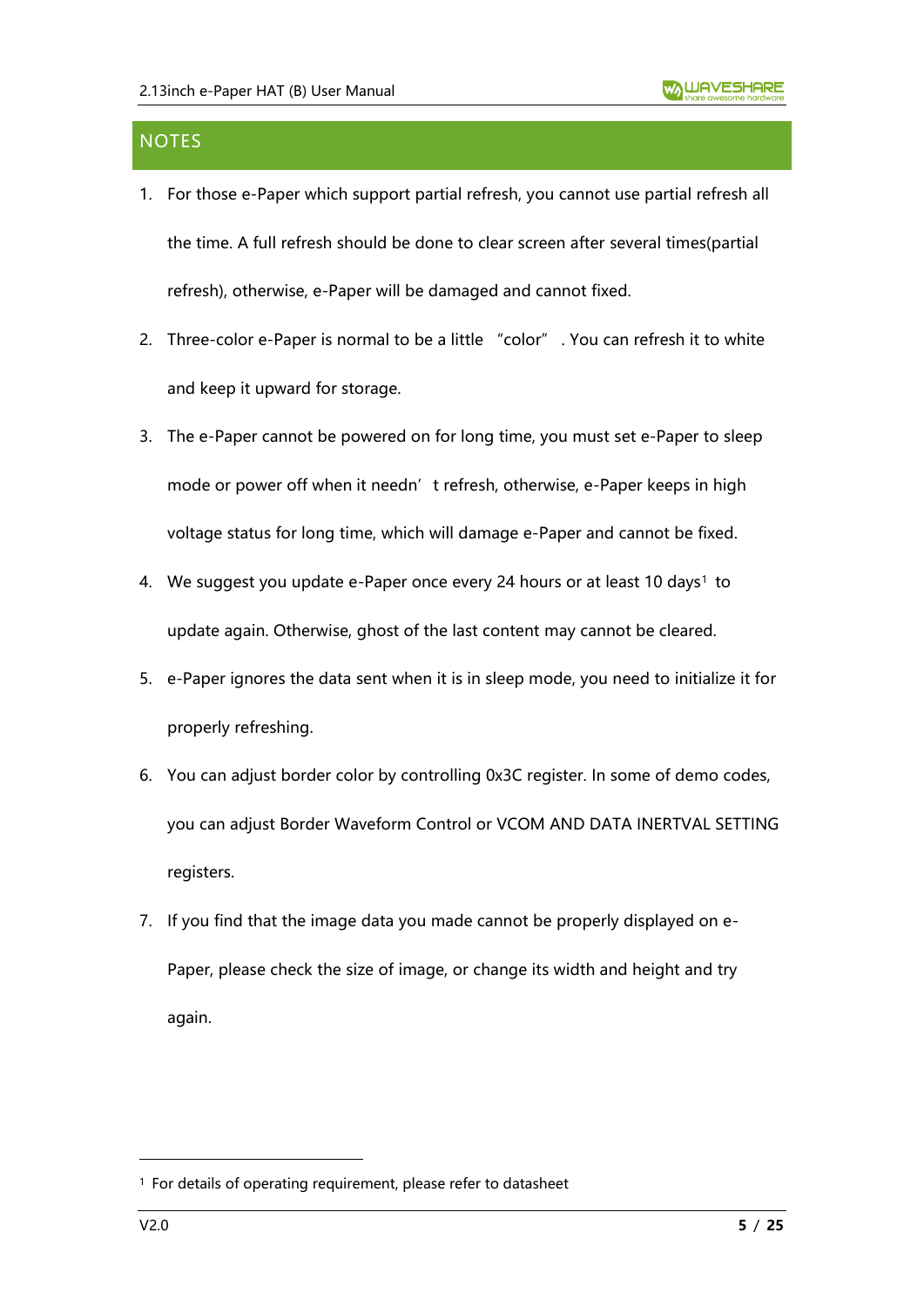- 8. The e-Paper cannot refresh directly under sunlight<sup>2</sup>. The refresh steps should be done indoor
- 9. For raw panel, its working voltage is 3.3V, note that when you designed you own driver board, level convert circuit is required if the working voltage of your board is 5V. Module/HAT version can support 5V voltage if the Module you buy is the new version which has been integrated convert circuit.
- 10. The FPC of the panel is fragile, please make sure that your bend it in correct way.
- 11. The glass raw panel is fragile, please do not falling, crashing or pressing hard.
- 12. We recommend you test the e-Paper with our demo code when you first time receive it.

<sup>&</sup>lt;sup>2</sup> e-Paper don't have UV film, cannot work under sunlight directly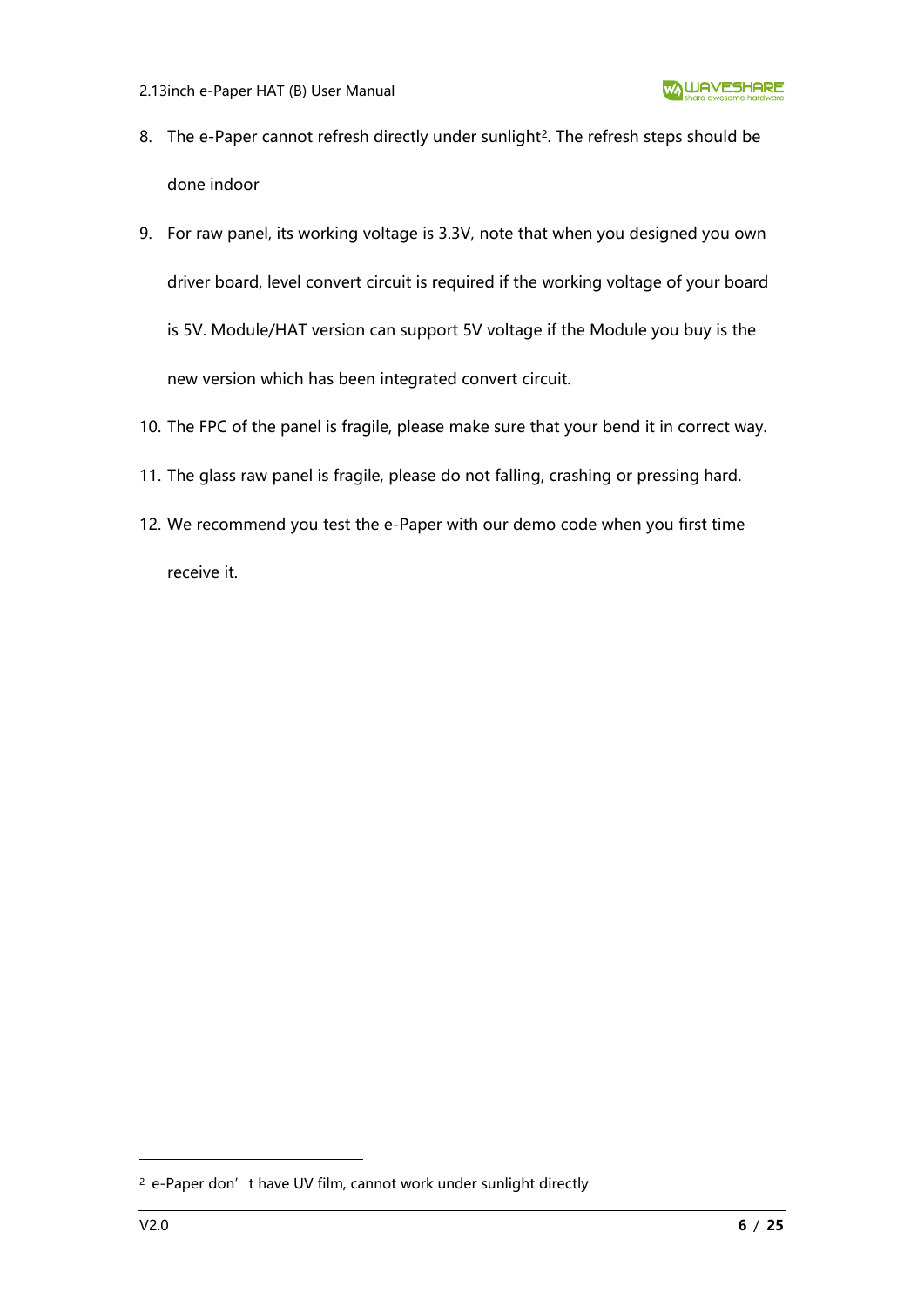# <span id="page-6-0"></span>**OVERVIEW**

- This is an E-Ink display module, 2.13inch, 212x104 resolution, with embedded controller, communicating via SPI interface, support Red, black and white three color.
- Due to the advantages like ultra-low power consumption, wide viewing angle, clear display without electricity, it is an ideal choice for applications such as shelf label, industrial instrument, and so on.
- ⚫ We provide demo codes for you (Arduino, Raspberry Pi and STM32)

#### <span id="page-6-1"></span>SPECIFICATION

- Operating Voltage: 3.3V/5V<sup>3</sup>
- ⚫ Working Temperature: 0~50°C
- ⚫ Interface: 3-wire SPI/4-wire SPI
- ⚫ Dimension:
	- $\blacksquare$  PCB: 65mm  $\times$  30.2mm
	- Raw Panel: 29.2mm  $\times$  59.2mm
- Display area:  $48.55$ mm  $\times$  23.71mm
- ⚫ Dot pitch: 0.229 × 0.228
- ⚫ Resolution: 212x104
- ⚫ Display color: Red, Black, White
- Refresh time<sup>4</sup>:

<sup>&</sup>lt;sup>3</sup> The voltage of every pins should be same 3.3V or 5V

<sup>4</sup> These are experimental data; actual data may be different according to working situation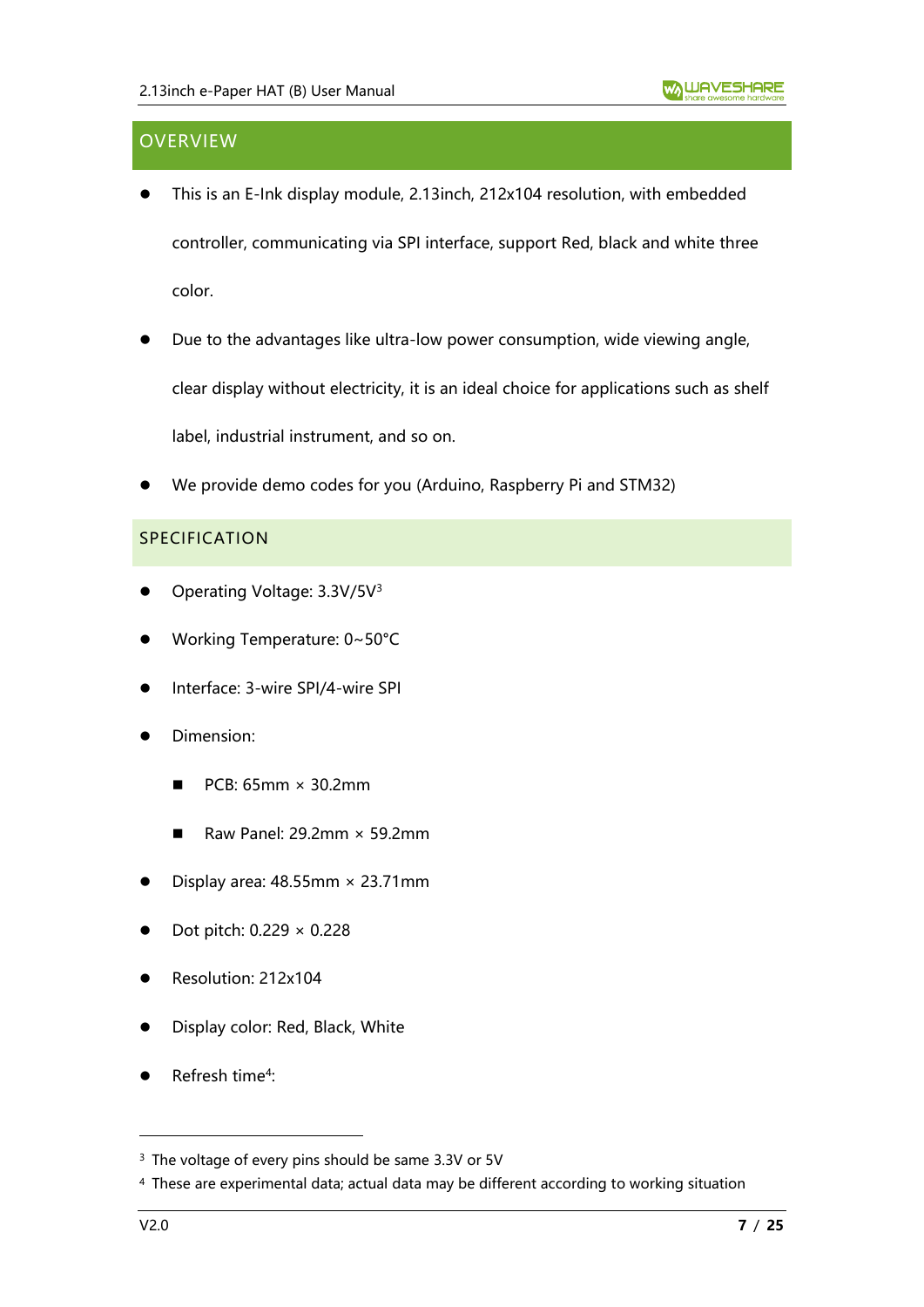- Full refresh: 15s
- Consumption<sup>5</sup>:
	- Refresh consumption: 26.4mW(typ.)
	- Standby consumption: <0.017mW
- Viewing angle: >170°

# <span id="page-7-0"></span>INTERFACES

- **VCC** :3.3V/5V
- **GND** :GND
- **DIN** : SPI MOSI pin
- **CLK** : SPI SCK pin
- **CS** : SPI chip selection, low active
- **DC** : Data/Command Selection (High: Data; Low: Command)
- **RST** : Reset Pin (Low active)
- **BUSY** : Busy Pin (Low active)

<sup>5</sup> These are experimental data; actual data may be different according to working situation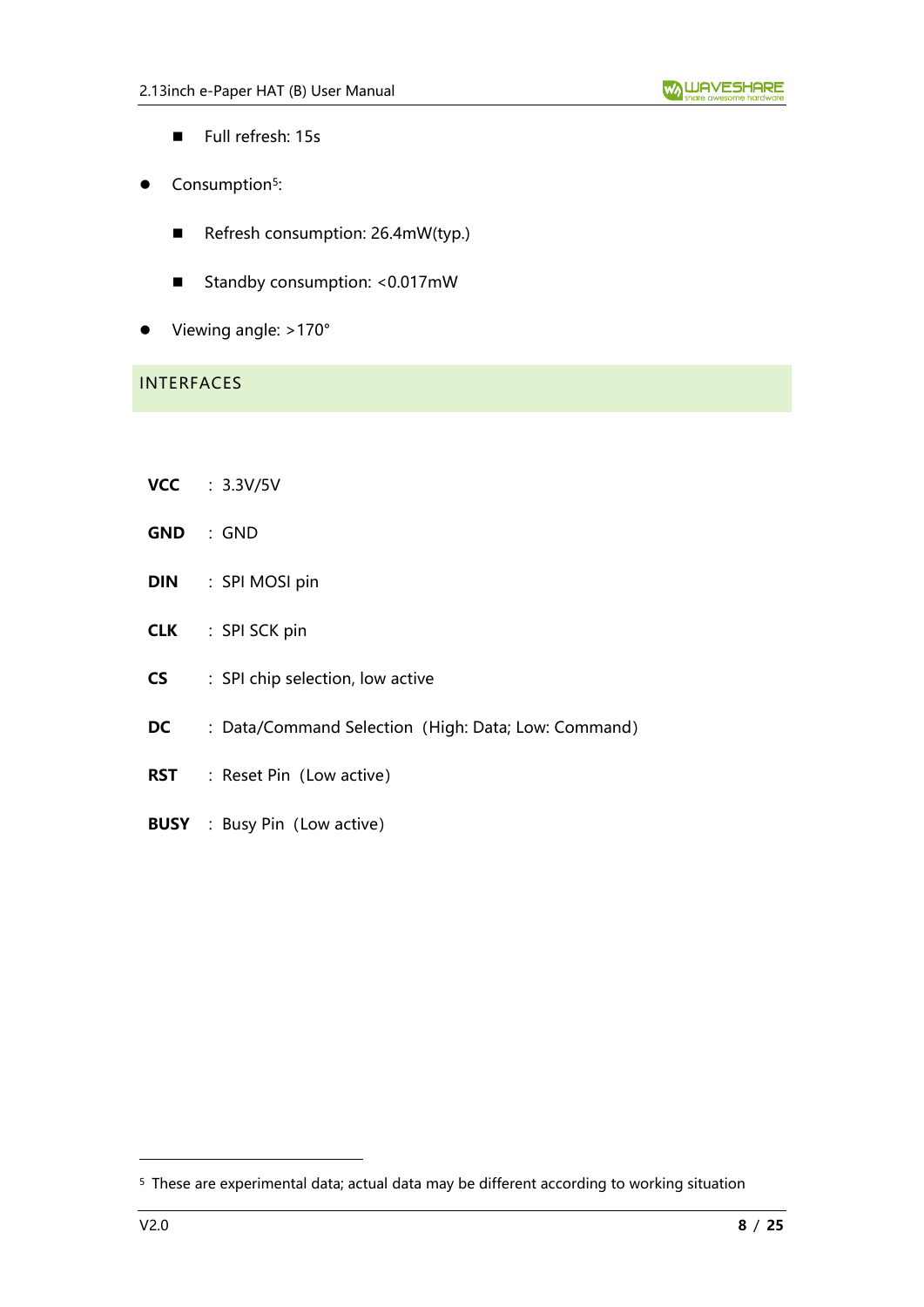# <span id="page-8-0"></span>WORKING PRINCIPLE

This product is an E-paper device adopting the image display technology of Microencapsulated Electrophoretic Display, MED. The initial approach is to create tiny spheres, in which the charged color pigments are suspending in the transparent oil and would move depending on the electronic charge. The E-paper screen display patterns by reflecting the ambient light, so it has no background light requirement. Under sunshine, the E-paper screen still has high visibility with a wide viewing angle of 180 degree. It is the ideal choice for E-reading.

<span id="page-8-1"></span>

Different from the traditional SPI protocol<sup>6</sup>, the data line from the slave to the master is hidden since the device only has display requirement.

CS is slave chip select, when CS is low, the chip is enabled.

<sup>6</sup> You can search online for more information about traditional SPI protocol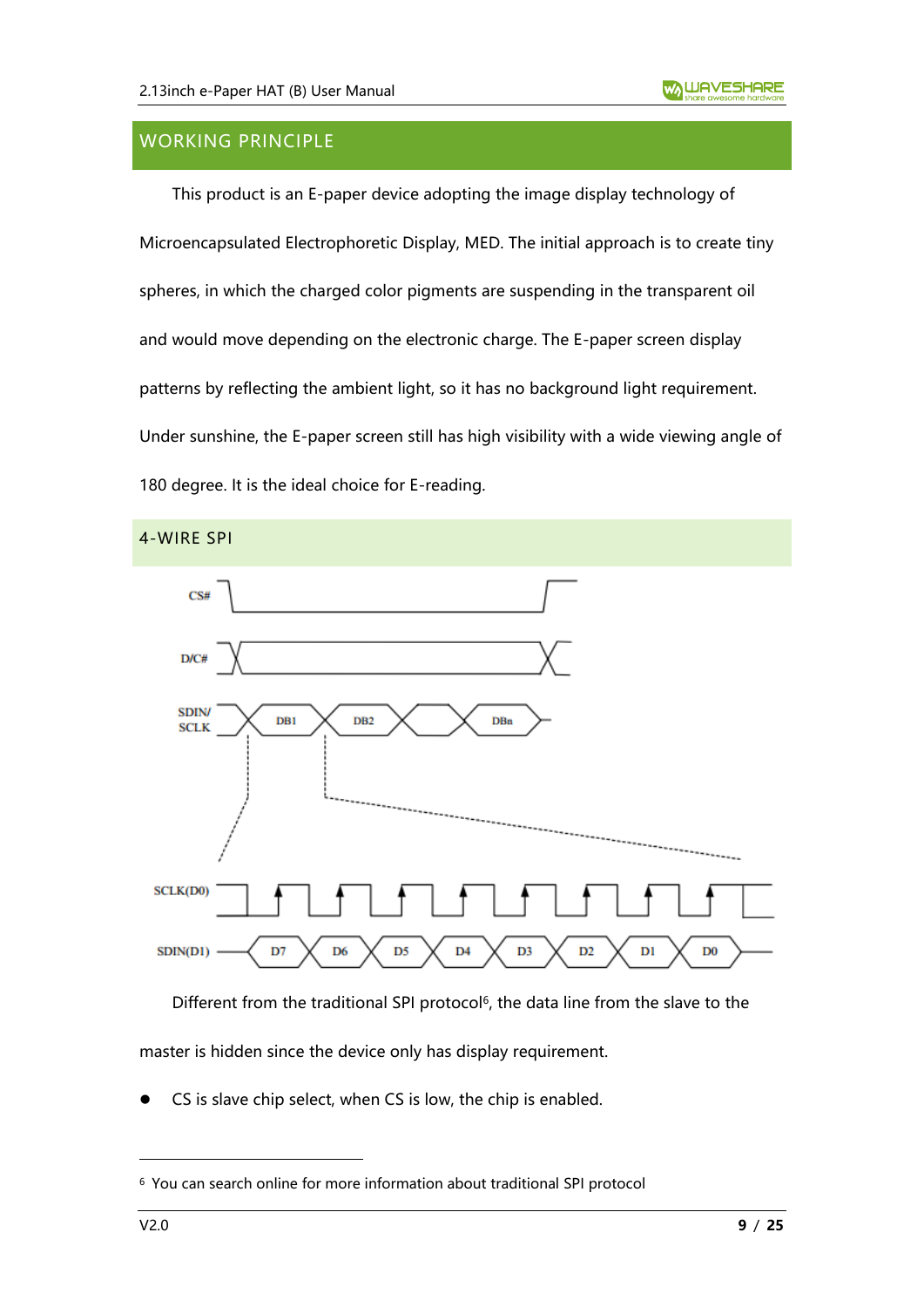- DC is data/command control pin, when  $DC = 0$ , write command, when  $DC = 1$ , write data.
- SCLK is the SPI communication clock.
- SDIN is the data line from the master to the slave in SPI communication.

SPI communication has data transfer timing, which is combined by CPHA and CPOL.

- 1. CPOL determines the level of the serial synchronous clock at idle state. When CPOL = 0, the level is Low. However, CPOL has little effect to the transmission.
- 2. CPHA determines whether data is collected at the first clock edge or at the second clock edge of serial synchronous clock; when CPHL = 0, data is collected at the first clock edge.
- There are 4 SPI communication modes. SPI0 is commonly used, in which CPHL =  $0,$  CPOL = 0.

As you can see from the figure above, data transmission starts at the first falling edge of SCLK, and 8 bits of data are transferred in one clock cycle. In here, SPI0 is in used, and data is transferred by bits, MSB.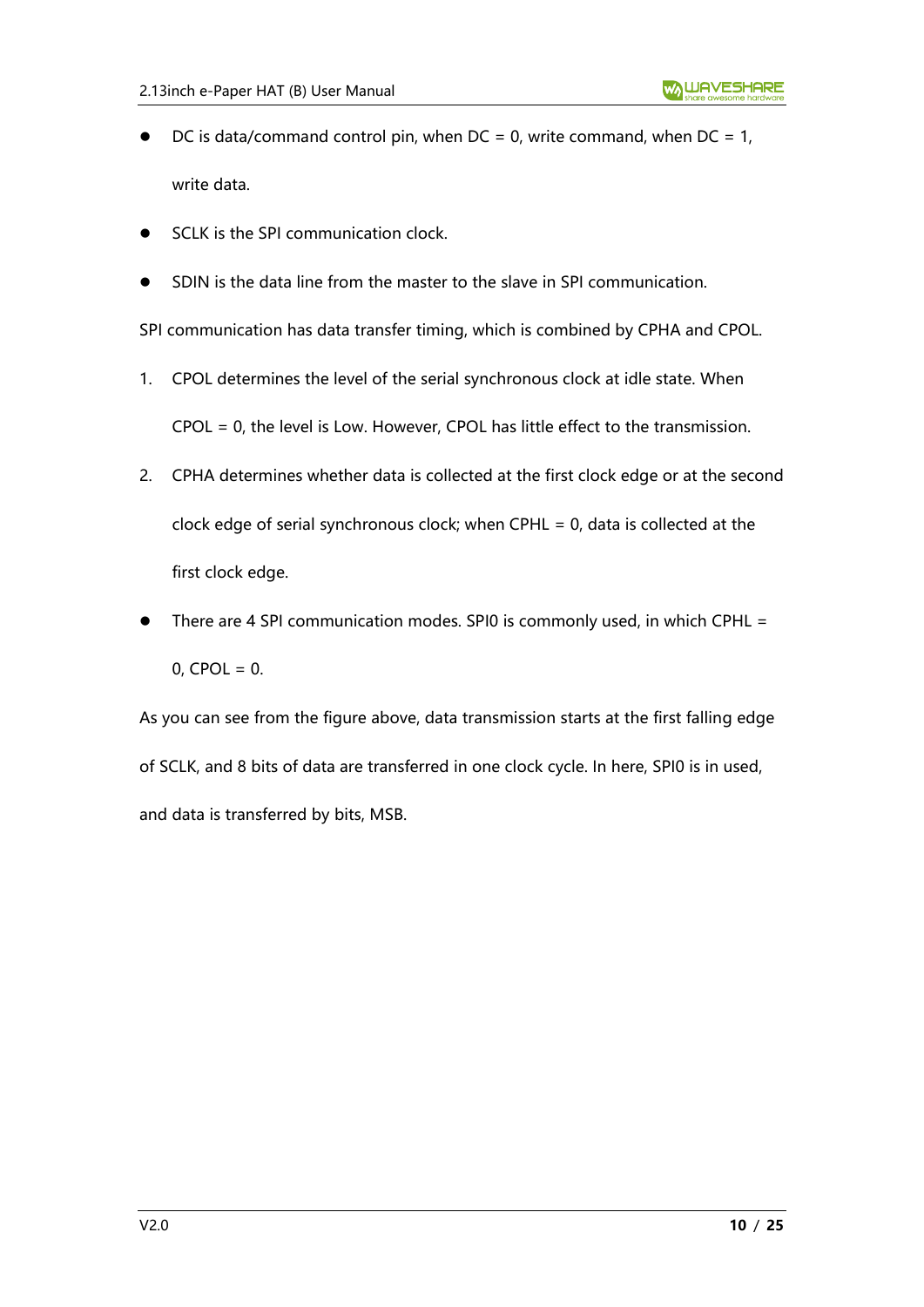# <span id="page-10-0"></span>DEMO CODES

## <span id="page-10-1"></span>DOWNLOAD

Please visit Waveshare Wiki, search with key words "1.54inch e-Paper module.

Download the demo code from [wiki,](https://www.waveshare.com/wiki/2.13inch_e-Paper_HAT_(B))

# **Resources**

#### **Documentation**

- Instruction about make new font
- · Schematic



Extract it and you can get these folders:

| Arduino     | 2018/11/26 19:18 文件夹 |     |
|-------------|----------------------|-----|
| RaspberryPi | 2018/11/24 17:27     | 文件夹 |
| STM32       | 2018/11/26 19:18 文件夹 |     |

Arduino<sup>7</sup> : Demo code for Arduino UNO;

RaspberryPi: Demo codes for Raspberry Pi. (BCM2835, wiringPi and python)

STM32: Demo code for STM32, control board is STM32F103ZET6

<sup>7</sup> If you use other Arduino board, you should check if it is compatible with Arduino Uno, or modification is required.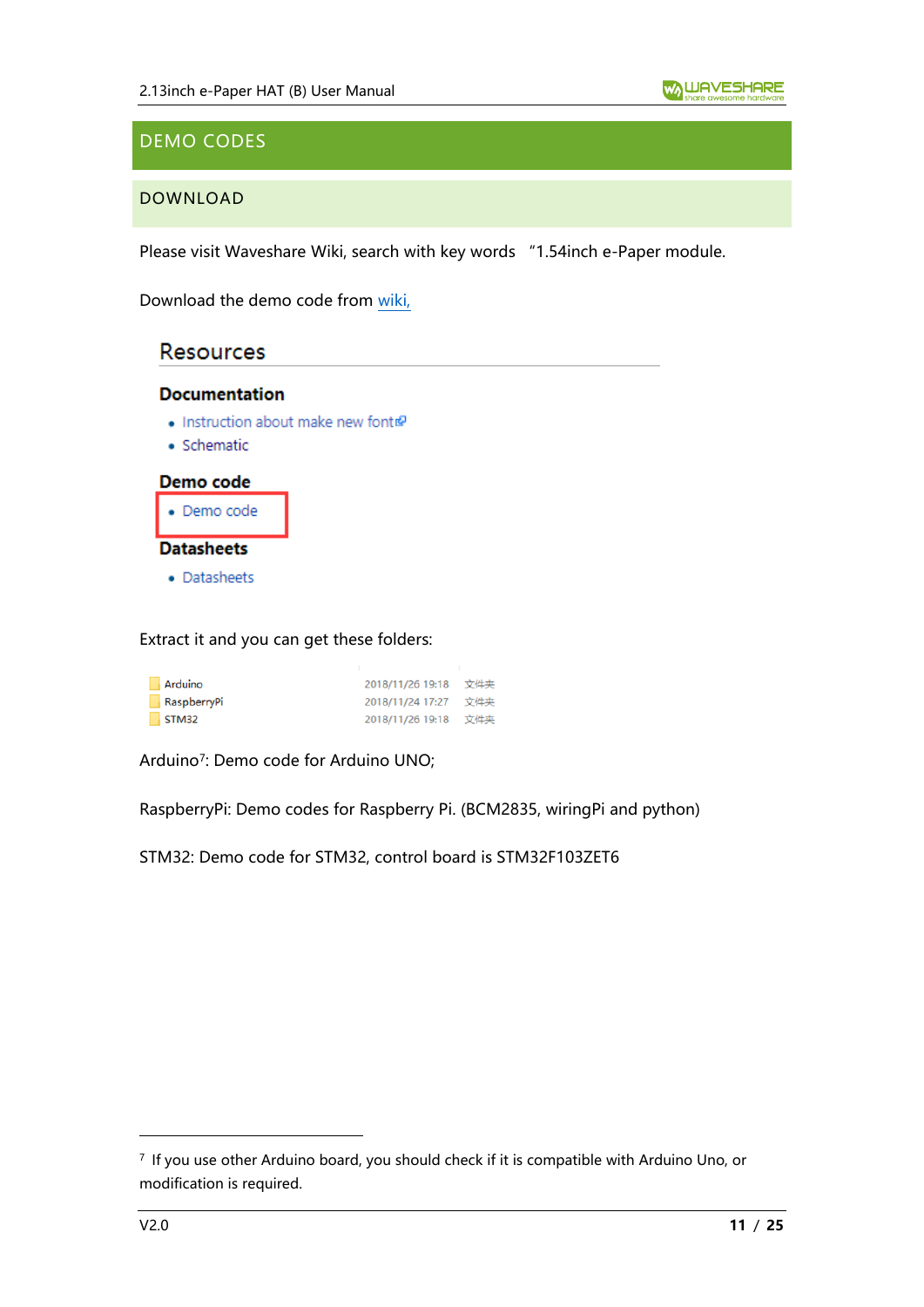#### <span id="page-11-0"></span>RASPBERRY PI

<span id="page-11-1"></span>There are four examples for Raspberry Pi, bcm2835, wiringPi, python2 and python3.

#### HARDWARE CONNECTION

|             | <b>Raspberry Pi</b> |                  |  |
|-------------|---------------------|------------------|--|
| e-Paper     | <b>BCM2835 No.</b>  | <b>Board No.</b> |  |
| 3.3V        | 3.3V                | 3.3V             |  |
| <b>GND</b>  | <b>GND</b>          | <b>GND</b>       |  |
| <b>DIN</b>  | <b>MOSI</b>         | 19               |  |
| <b>CLK</b>  | <b>SCLK</b>         | 23               |  |
| CS          | CE <sub>0</sub>     | 24               |  |
| DC          | 25                  | 22               |  |
| <b>RST</b>  | 17                  | 11               |  |
| <b>BUSY</b> | 24                  | 18               |  |

## <span id="page-11-2"></span>COPY EXAMPLES TO RASPBERRY PI

1. Insert SD card which has Raspbian installed to your PC

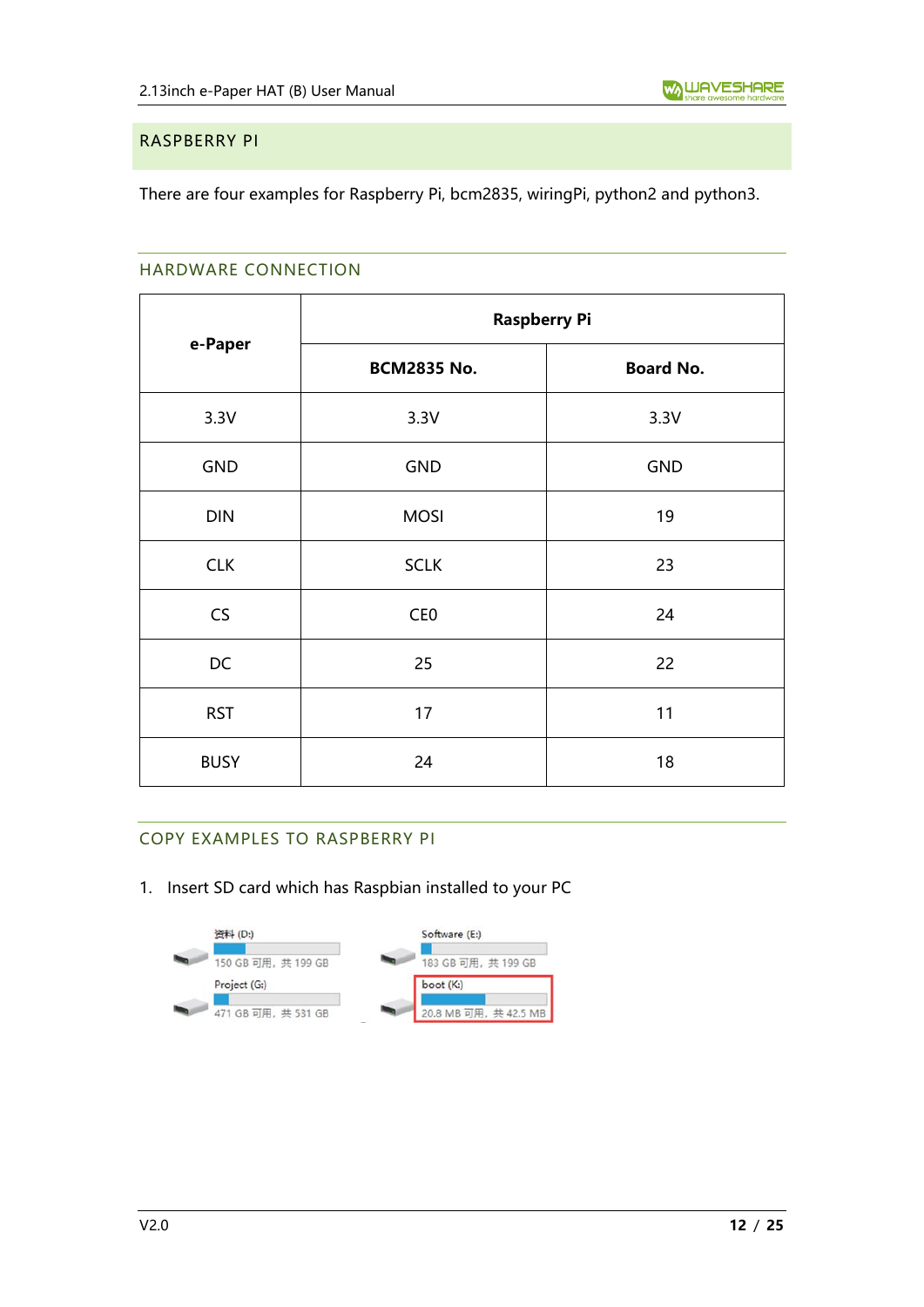2. Copy RaspberryPi extracted to root directory (BOOT) of SD card

| $\rightarrow$ boot (K:) $\rightarrow$ |                           |                  |        |              |
|---------------------------------------|---------------------------|------------------|--------|--------------|
| $*$ ^                                 | $\hat{\phantom{a}}$<br>名称 | 修改日期             | 类型     | 大小           |
|                                       | overlays                  | 2018/9/12 10:58  | 文件夹    |              |
|                                       | RaspberryPi               | 2018/11/24 17:27 | 文件夹    |              |
|                                       | bcm2708-rpi-0-w.dtb       | 2018/6/19 12:06  | DTB 文件 | 22 KB        |
|                                       | bcm2708-rpi-b.dtb         | 2018/6/19 12:06  | DTB 文件 | <b>22 KB</b> |
|                                       | bcm2708-rpi-b-plus.dtb    | 2018/6/19 12:06  | DTB 文件 | 22 KB        |

3. Power on your Raspberry Pi and open Terminal, you can find that the examples is

listed in boot directory

| pi@raspberrypi:~ \$ ls /boot/   |                                                                                                    |  |                                          |                                                                |
|---------------------------------|----------------------------------------------------------------------------------------------------|--|------------------------------------------|----------------------------------------------------------------|
|                                 | bcm2708-rpi-0-w.dtb bcm2710-rpi-3-b.dtb config.txt fixup_x.dat kernel.img start_cd.elf             |  |                                          |                                                                |
|                                 | bcm2708-rpi-b.dtb bcm2710-rpi-3-b-plus.dtb COPYING.linux FSCK0000.REC LICENCE.broadcom startdb.elf |  |                                          |                                                                |
|                                 | bcm2708-rpi-b-plus.dtb bcm2710-rpi-cm3.dtb fixup cd.dat FSCK0001.REC LICENSE.oracle start.elf      |  |                                          |                                                                |
| bcm2708-rpi-cm.dtb bootcode.bin |                                                                                                    |  | fixup.dat issue.txt overlavs startːx.elf |                                                                |
| bcm2709-rpi-2-b.dtb cmdline.txt |                                                                                                    |  |                                          | fixup db.dat kernel7.imq RaspberryPi System Volume Information |

4. Copy the RaspberryPi folder to /home/pi and change its execute permission.

| sudo cp -r /boot/RaspberryPi/ ./                                                                                                                                                                                                                                                 |
|----------------------------------------------------------------------------------------------------------------------------------------------------------------------------------------------------------------------------------------------------------------------------------|
| sudo chmod 777 - R RaspberryPi/                                                                                                                                                                                                                                                  |
| $pi$ graspberrypi: $\sim$ \$ sudo cp -r /boot/RaspberryPi/ ./<br>$pi$ Graspberrypi: $\sim$ \$ ls<br>libcode RaspberryPi RPIlib ubuntu usbdisk<br>pi@raspberrypi:~ \$ sudo chmod 777 -R RaspberryPi/<br>pi@raspberrypi: $\sim$ \$ ls<br>libcode RaspberryPi RPIlib ubuntu usbdisk |

#### <span id="page-12-0"></span>LIBRARIES INSTALLATION

To use demo codes, libraries should be installed first.

#### BCM2835 LIBRARY

Download link of the bcm2835 library:<http://www.airspayce.com/mikem/bcm2835/>

Download the library and copy it to raspberry pi without extracting. Open terminal of

raspberry pi and install: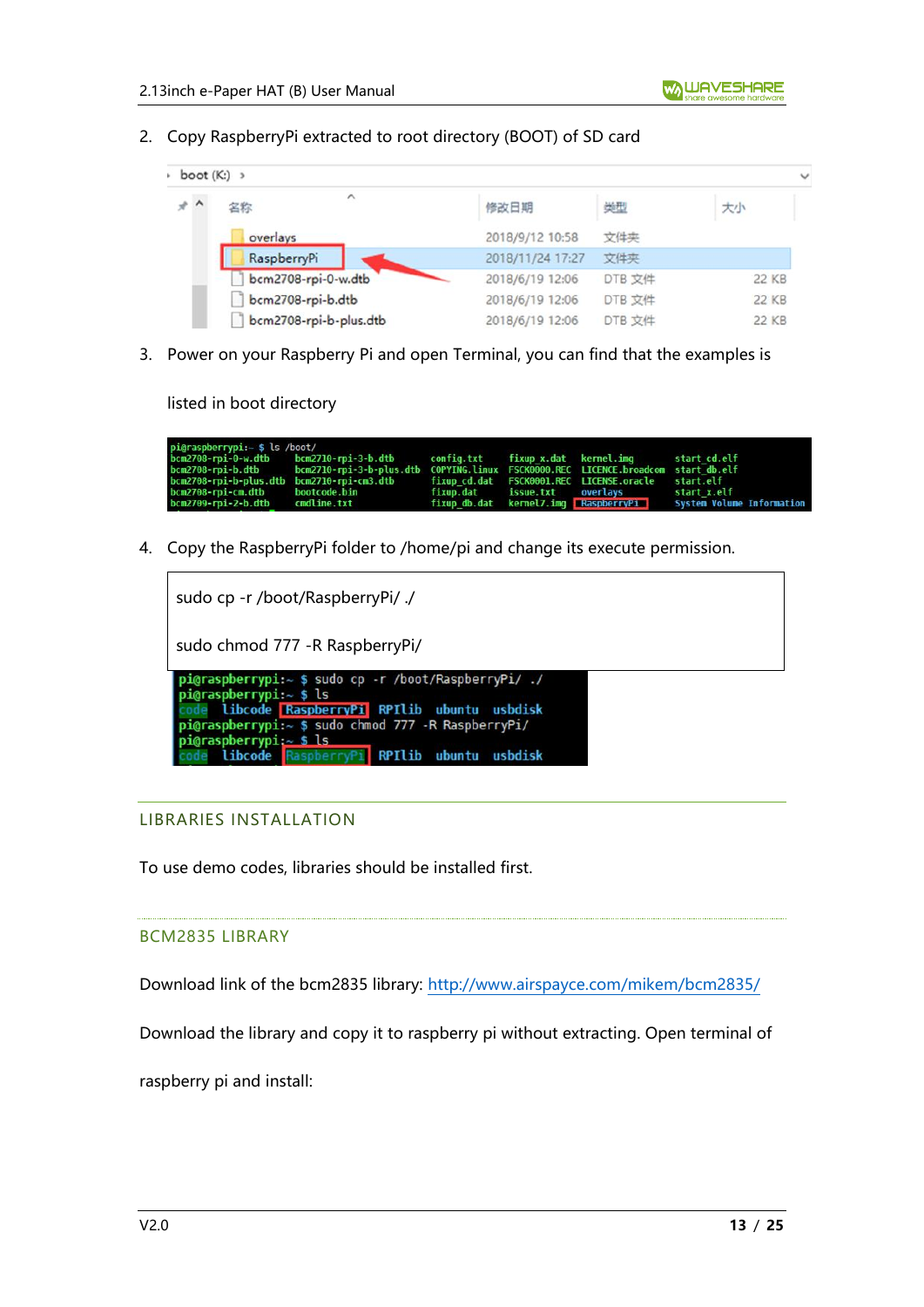sudo tar zxvf bcm2835-1.xx.tar.gz cd bcm2835-1.xx sudo ./configure make sudo make check sudo make install

Note: xx is version of the library you download. For example, if the version is

bcm2835-1.52, you should complete the command to: sudo tar zxvf bcm2835-

1.52.tar.gz

#### WIRINGPI LIBRARY

Open Terminal and install wiringPi with commands below:

sudo apt-get install git

sudo git clone git://git.drogon.net/wiringPi

cd wiringPi

sudo ./build

#### PYTHON2 LIBRARY

Open Terminal and execute commands to install:

sudo apt-get install python-pip

sudo apt-get install python-pip

sudo apt-get install python-imaging

sudo pip install spidev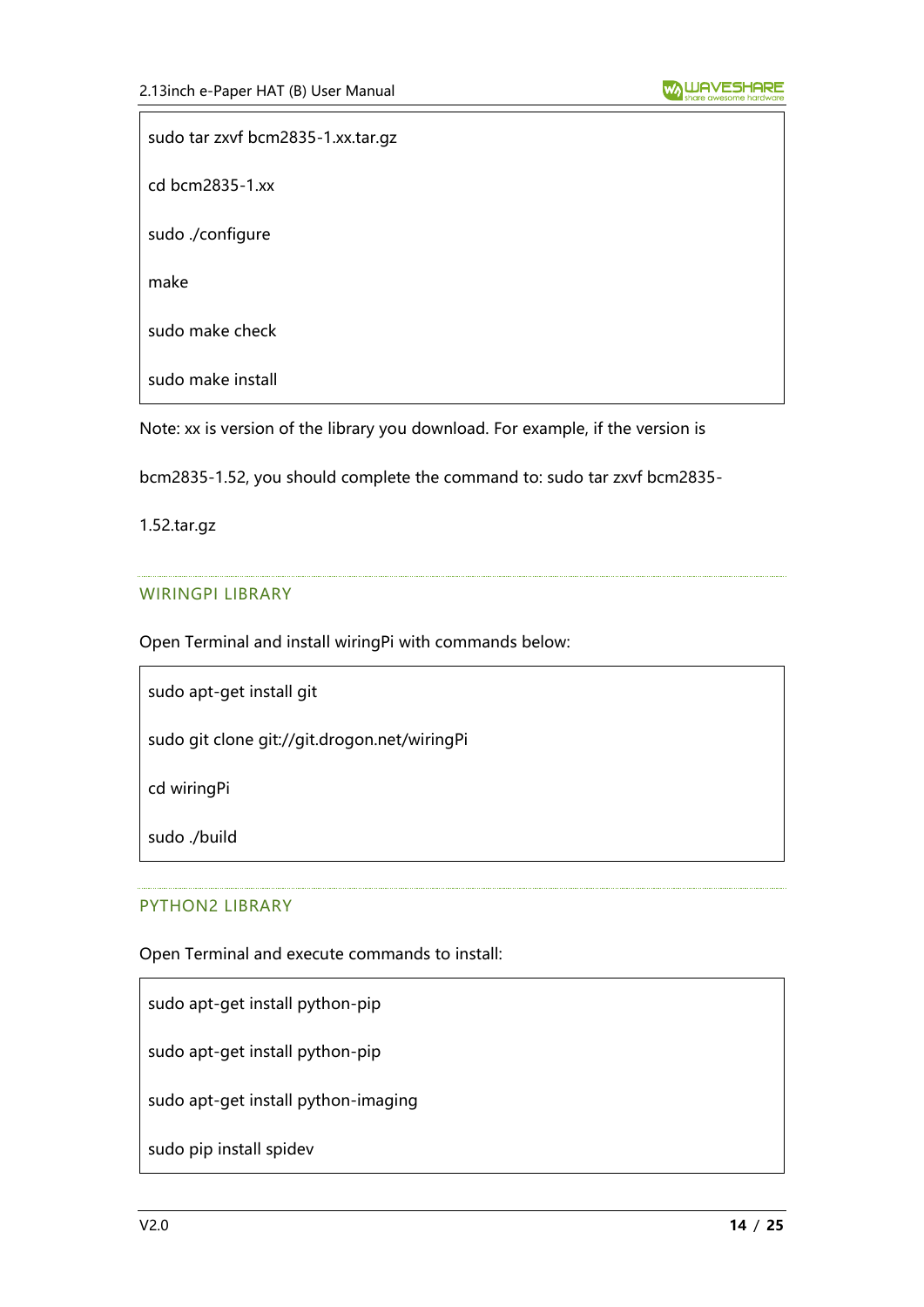sudo pip install RPi.GPIO

#### PYTHON3 LIBRARY

Open Terminal and install library with commands:

sudo apt-get install python3-pip

sudo apt-get install python-imaging

sudo pip3 install spidev

sudo pip3 install RPi.GPIO

sudo pip3 install Pillow

If you get the error while installing Pillow: **ImportError: libopenjp2.so.7: cannot open** 

**shared object file: No such file or directory.** Please install libopenjp2-7-dev with the

<span id="page-14-0"></span>command: **sudo apt-get install libopenjp2-7-dev** then try again.

#### RUNNING DEMO CODES

Enter folder of examples

Running bcm2835 example:

| $\vert$ cd ~/RaspberryPi/bcm2835 | #enter the example directory |
|----------------------------------|------------------------------|
| make                             | #compile codes               |
| sudo ./epd                       | #running                     |

Running wiringPi example:

| $cd \sim$ /RaspberryPi/wiringpi | #enter the example directory |
|---------------------------------|------------------------------|
| make                            | #Compile                     |
| sudo ./epd                      | #running                     |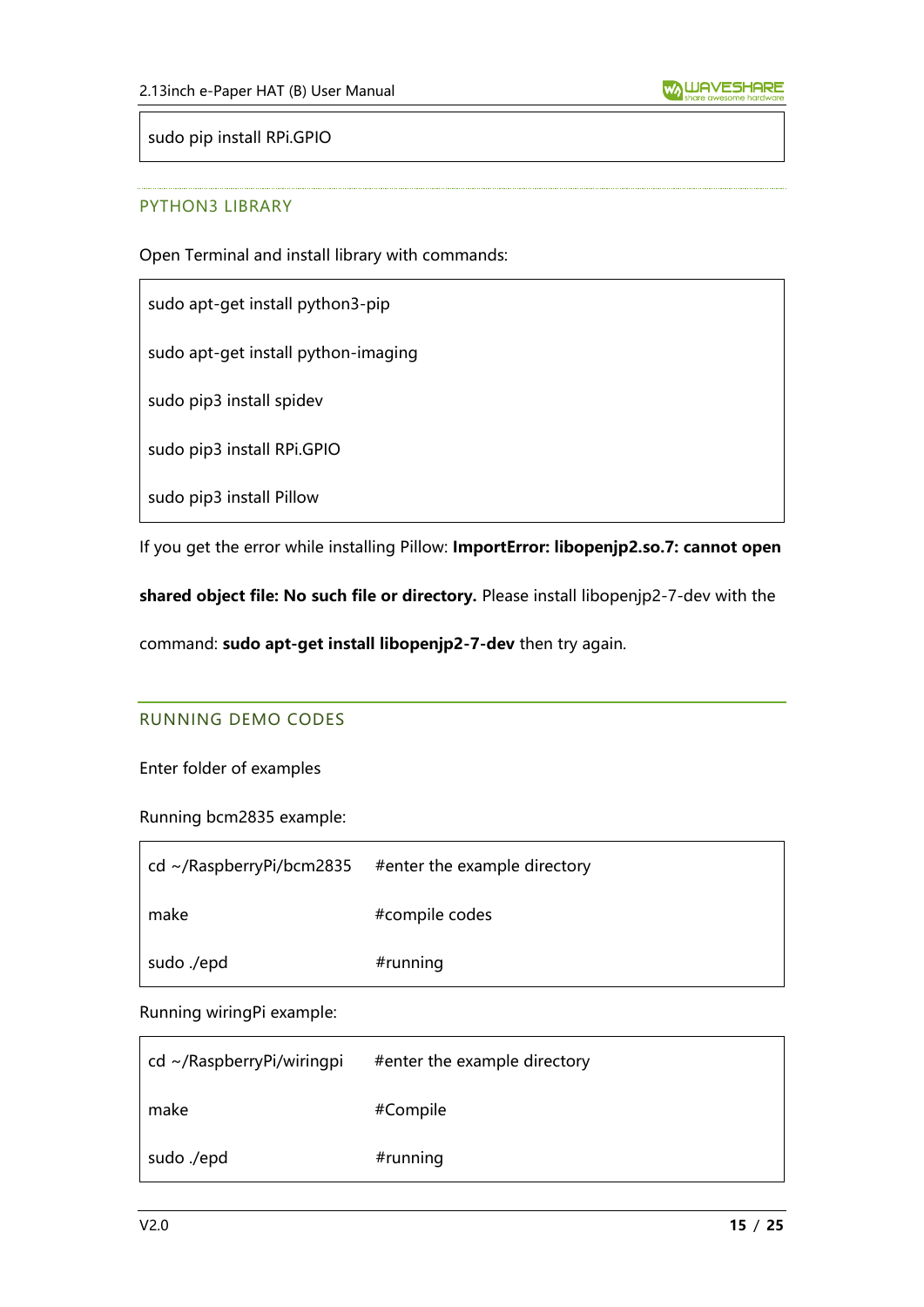#### Running python2 example:

| $\vert$ cd ~/RaspberryPi/python2 | #enter example directory |
|----------------------------------|--------------------------|
| sudo python main.py              | $#$ running              |

Running python3 example:

| $\vert$ cd ~/RaspberryPi/python3 | #enter example directory |
|----------------------------------|--------------------------|
| sudo python3 main.py             | $#$ running              |

## <span id="page-15-0"></span>EXPECTED RESULT

After running example:

- 1) The screen is refresh to white
- 2) Display a picture
- 3) Draw circles and lines, text is displayed

You can press ctrl and c at the same time to stop code.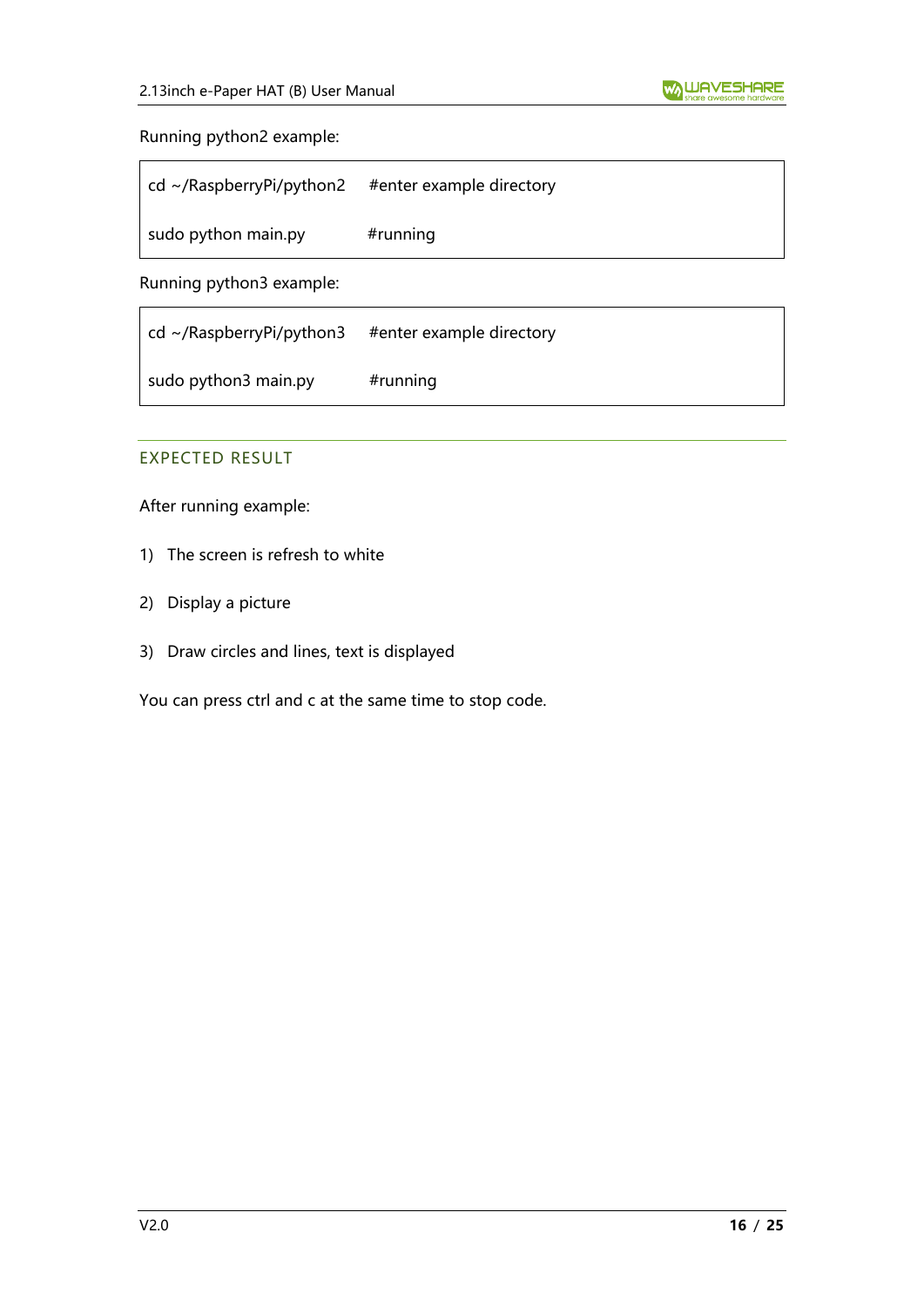# <span id="page-16-0"></span>ARDUINO

Note: If the driver board you bought is e-Paper shield, you can use the demo codes provided for e-Paper shield separately which can be downloaded in corresponding wiki.

## <span id="page-16-1"></span>HARDWARE CONNECTION

If you use other Arduino board instead of Arduino UNO, you should check if its

interfaces are compatible with UNO.

| e-Paper     | <b>Arduino UNO</b> |
|-------------|--------------------|
| 3.3V        | 3V <sub>3</sub>    |
| <b>GND</b>  | GND                |
| <b>DIN</b>  | D11                |
| <b>CLK</b>  | D13                |
| CS          | D10                |
| DC          | D <sub>9</sub>     |
| <b>RST</b>  | D <sub>8</sub>     |
| <b>BUSY</b> | D7                 |

#### <span id="page-16-2"></span>RUNNING EXAMPLES

- 1. Make sure you have installed Arduino IDE in your PC
- 2. Open Arduino project
- 3. Select correct Board and Port
- 4. Compile and upload to Arduino board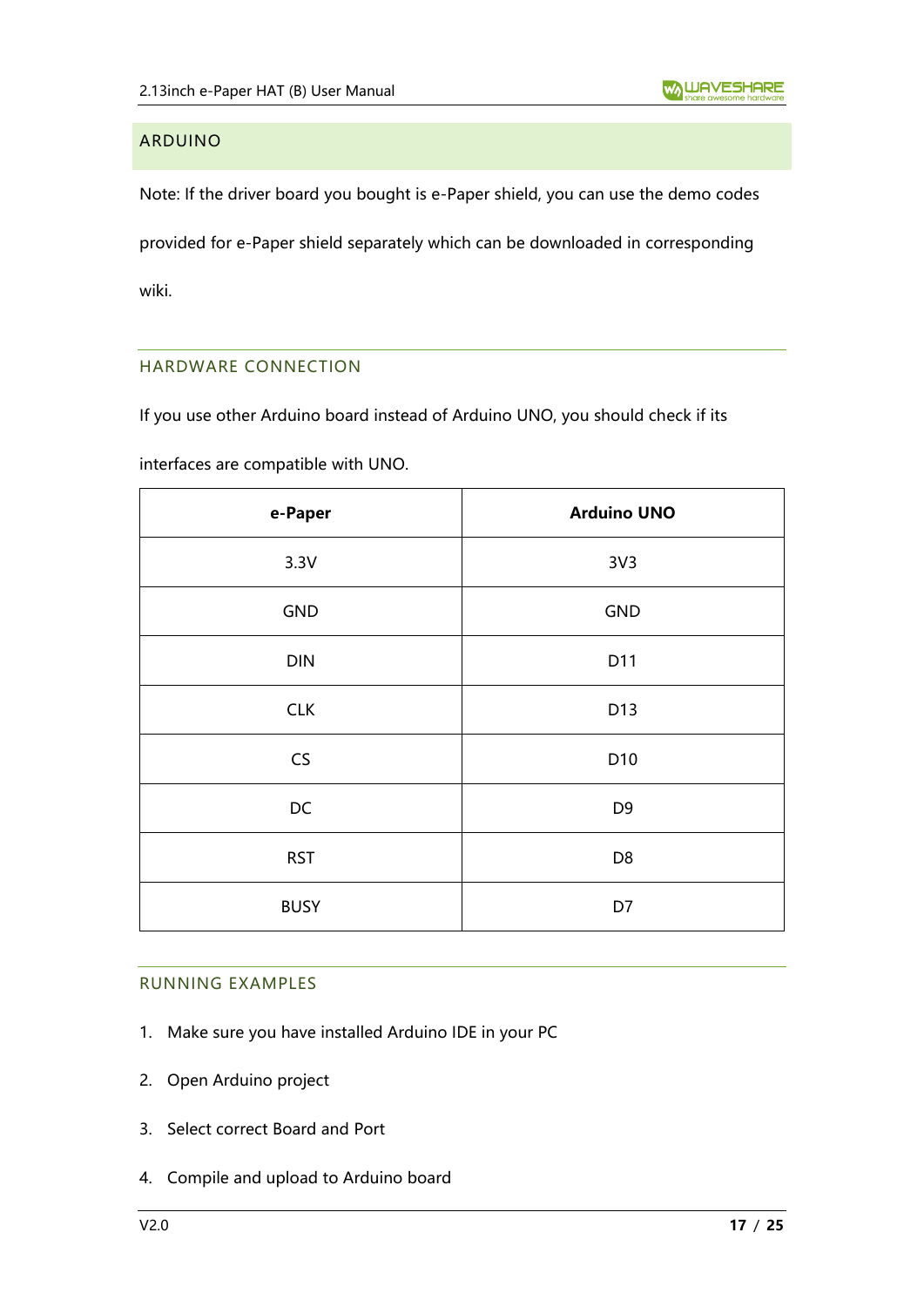#### <span id="page-17-0"></span>EXPECTED RESULT

UNO PLUS has only 2k flash for global variables, cannot support a full image buffer.

Therefore only picture display function is provided for Arduino example。

After running the code, e-paper will be refreshed and display a picture.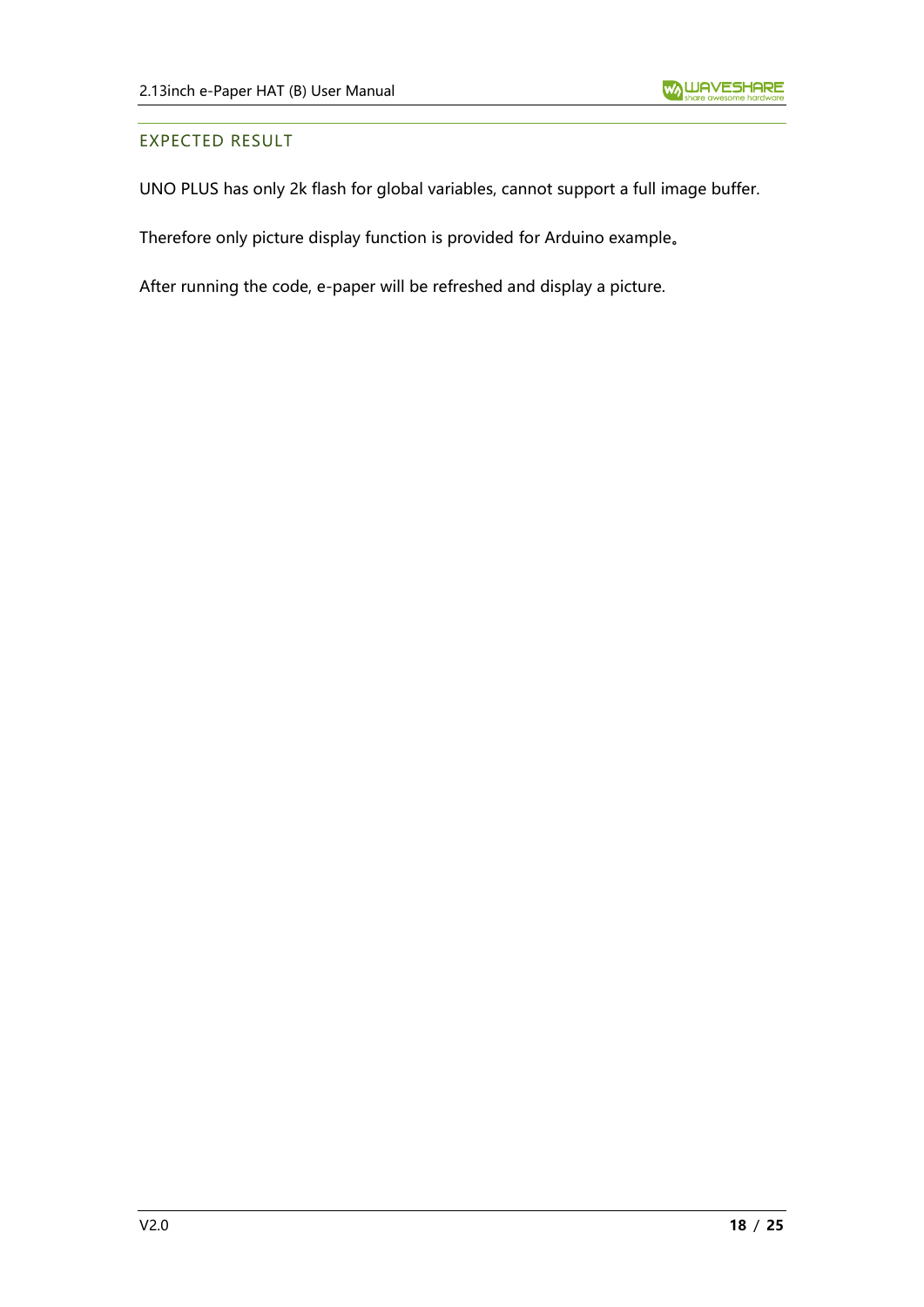#### <span id="page-18-0"></span>STM32

<span id="page-18-1"></span>The development board used is Open103z, project is based on HAL library.

#### HARDWARE CONNECTION

| e-Paper     | Open103Z        |
|-------------|-----------------|
| 3.3V        | 3V <sub>3</sub> |
| GND         | GND             |
| <b>DIN</b>  | PA7             |
| <b>CLK</b>  | PA5             |
| CS          | PA4             |
| DC          | PA <sub>2</sub> |
| <b>RST</b>  | PA1             |
| <b>BUSY</b> | PA3             |

#### <span id="page-18-2"></span>RUNNING EXAMPLE

- 1. Open STM32 project with keil V5
- <span id="page-18-3"></span>2. Compile and download the demo code to STM32 board

# EXPECTED RESULT

- 1) e-paper is refreshed to white
- 2) Display a picture
- 3) Draw circles and lines, display characters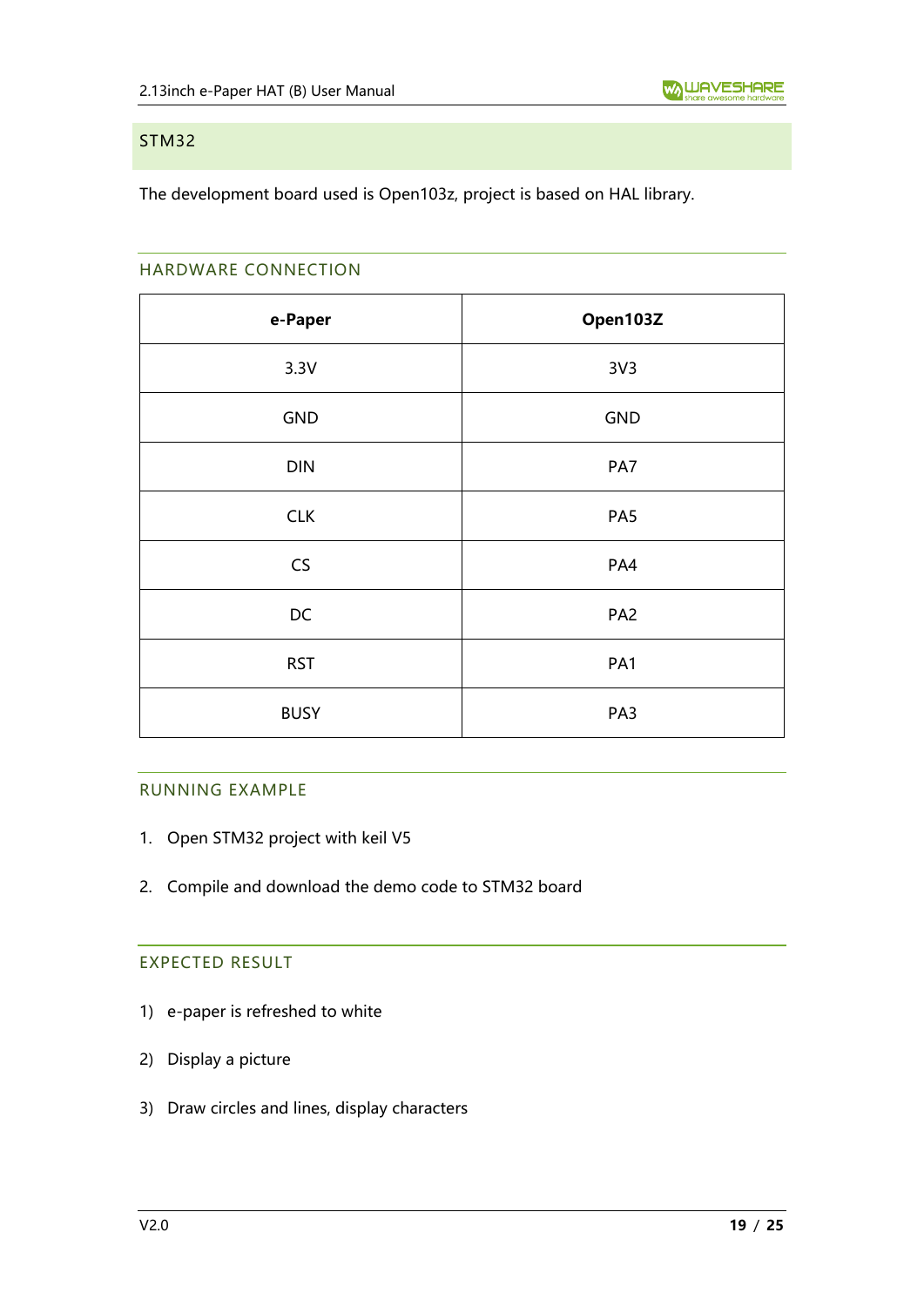#### <span id="page-19-1"></span><span id="page-19-0"></span>CODES DESCRIPTION

#### **VERSION**

The newest deme codes are V2.0 version, updated functions:

- 1) read pictures
- 2) python3 examples
- 3) update display function
- <span id="page-19-2"></span>4) fix bug that e-Paper cannot enter sleep mode

#### C CODES

Take bcm2835 codes as example:

1. Initialize pins and SPI interface:

DEV\_ModuleInit () ;

2. Initialize e-Paper and clear it:

```
\cdots if (EPD Init ()) \cdot {
\cdots ... printf("e-Paper init failed\r\n");
\{ \ldots, \}\cdots EPD Clear();
\cdotsDEV Delay ms(200);
```
3. Create an image buffer

```
-//Create-a-new-image-cache-named-IMAGE BW-and-fill-it-with-white
.UBYTE .*BlackImage, *RedImage;
-UWORD - Imagesize -= - ((EPD WIDTH - \ -8 -= -0) ? - (EPD WIDTH - / -8 -) : - (EPD WIDTH - / -8 -+ -1) ) -* -EPD HEIGHT;
\cdotif((BlackImage = \cdot(UBYTE \cdot*) malloc(Imagesize)) = \cdotNULL) \cdot{
\cdots printf ("Failed to apply for black memory...\r \n\cdot r);
\cdots exit (0);
\cdot }
\cdot if ((RedImage \cdot = \cdot (UBYTE \cdot *) malloc (Imagesize)) \cdot = \cdot NULL) \cdot {
\cdotsprintf("Failed to apply for red memory...\r\n");
\cdots exit (0) ;
\rightarrow F
\cdotprintf("NewImage:BlackImage\cdotand\cdotRedImage\r \nn");
Paint_NewImage1BlackImage+and+Acdimage(1\fi);<br>Paint_NewImage(BlackImage, EPD_WIDTH, EPD_HEIGHT, .90, WHITE);
.Paint_NewImage(RedImage, EPD_WIDTH, EPD_HEIGHT, 90, WHITE);
```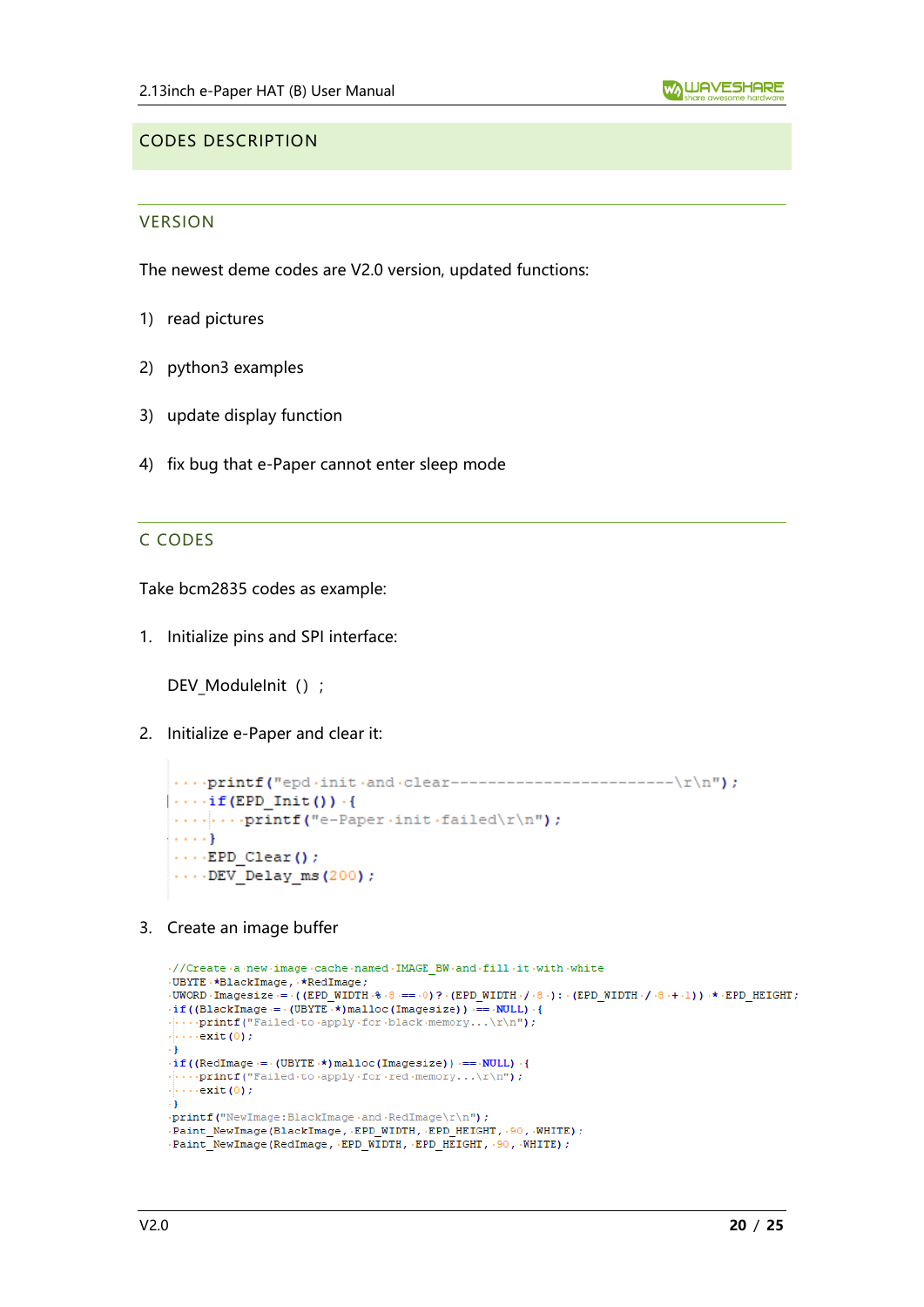Create an image buffer and set its size as: Imagesize = EPD width/8 \* EPD height.

**Paint newImage:** Create a paint for new image, parameter 1 is image buffer,

parameter 2 and 3 is width and height of image, parameter 4 is color if image

#### **Paint SelectImage: Select image**

4. Read image and display

```
------\r\nn ;
.printf("show.bmp------
\cdotprintf("read\cdotblack\cdotbmp\r \n\cdotn");
· Paint SelectImage (BlackImage) ;
\cdotGUI ReadBmp("./pic/2in13b-b.bmp",\cdot0,\cdot0);
\cdotprintf("read.red.bmp\r\n");
· Paint SelectImage (RedImage) ;
.GUI ReadBmp("./pic/2in13b-r.bmp", .0, .0);
```
Paint SelectImage: Select image;

Paint Clear(WHITE): Set image color to white

**GUI ReadBmp**: read bmp for certain path. Parameter 1: the address of BMP

picture locates, Parameter 2 and 3 is the display position x and y of BCM display.

Note that if the picture read is bigger than the image buffer, the rest part cannot

be displayed.

**EPD Display:** Send image data to e-paper and display

5. Read image data from array

```
\sharp \texttt{if} \cdot 1 \cdots / / \cdot \texttt{show} \cdot \texttt{image} \cdot \texttt{for} \cdot \texttt{array} \cdots\cdotsprintf("show\cdotimage\cdotfor\cdotarray---
                                                           --------\r\nn :
...Paint SelectImage(BlackImage);
....Paint DrawBitMap(gImage 2in13b b);
....Paint_SelectImage(RedImage);
...Paint DrawBitMap(gImage_2in13b_r);
....EPD Display(BlackImage, RedImage);
\cdots DEV Delay ms (2000);
#endif
```
**Paint DrawBitBmp**: send image data to e-paper. Because STM32 and Arduino

cannot read picture directly, we need to first convert picture to data on PC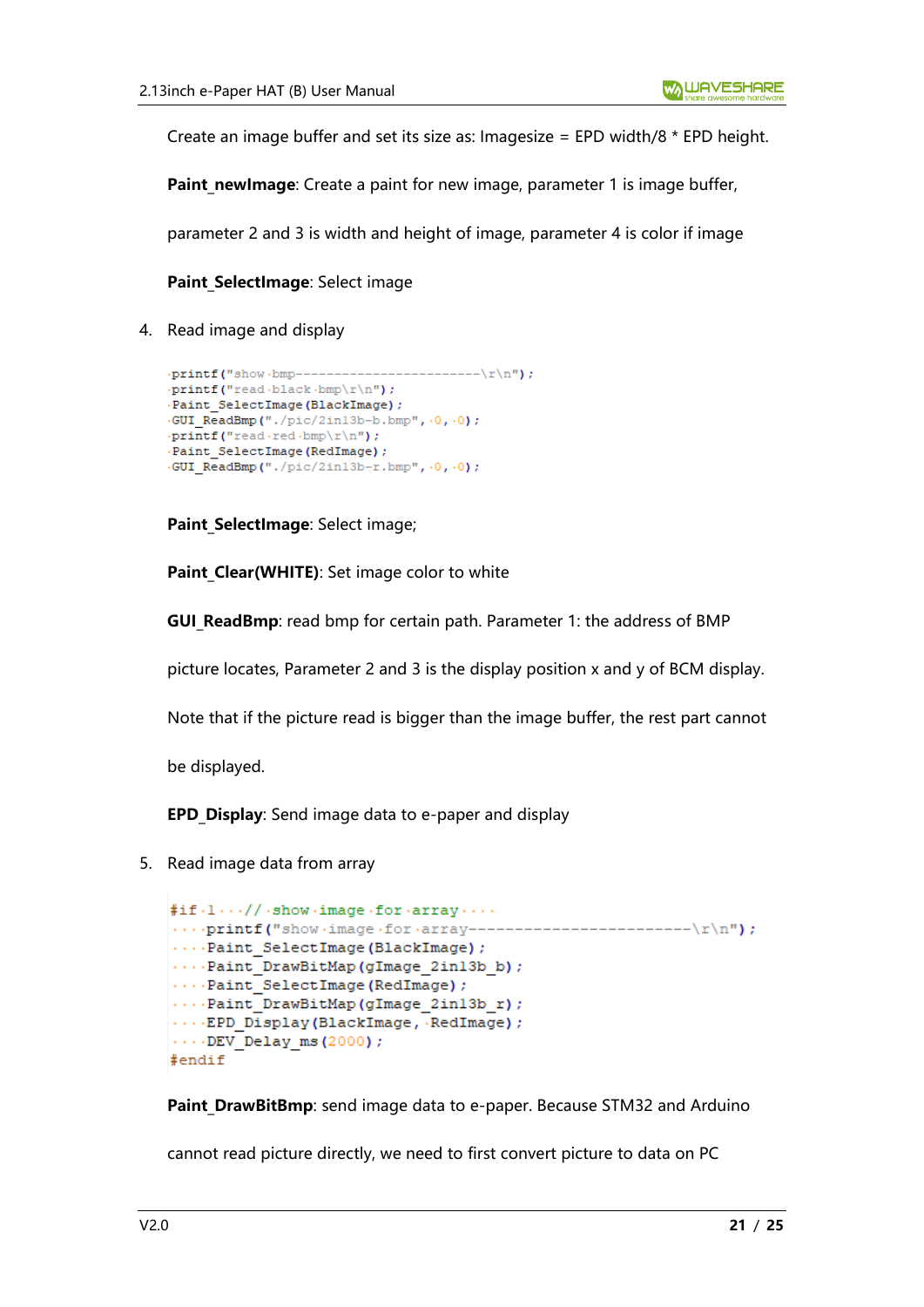6. Drawing point, lines, rectangles, circles and characters

```
#if.1..//.Drawing.on.the.image
..../*Horizontal.screen*/
\cdots//1.Draw.black.image
\cdotsprintf("Draw.black.image\r\n");
....Paint SelectImage(BlackImage);
\cdotsPaint_Clear (WHITE) ;
\cdotsPaint_DrawPoint(5, -70, BLACK, DOT_PIXEL_1X1, DOT_STYLE_DFT);
...Paint DrawPoint (5, 80, BLACK, DOT PIXEL 2X2, DOT STYLE DFT) ;
\cdotsPaint_DrawLine(20, \cdot70, \cdot50, \cdot100, \cdotBLACK, \cdotLINE_STYLE_SOLID, \cdotDOT_PIXEL_1X1);
\cdotsPaint DrawLine (50, \cdot70, \cdot20, \cdot100, \cdotBLACK, \cdotLINE STYLE SOLID, \cdotDOT PIXEL 1X1);
\cdotsPaint_DrawRectangle(60, 70, 90, 100, BLACK, DRAW_FILL_FULL, DOT_PIXEL_1X1);
\cdotsPaint_DrawCircle(125, 85, 15, BLACK, DRAW_FILL_EMPTY, DOT_PIXEL_1X1);
....Paint DrawString CN(5, .15, "你好abc树莓派", &Font12CN, WHITE, BLACK);
\cdots//2.Draw.red.image
\cdotsprintf("Draw\cdotred\cdotimage\r\n");
\cdotsPaint SelectImage (RedImage) ;
\cdotsPaint Clear (WHITE) ;
...Paint_DrawPoint(5, .90, .RED, .DOT_PIXEL_3X3, .DOT_STYLE_DFT);
\cdotsPaint_DrawPoint(5, \cdot100, \cdotRED, \cdotDOT_PIXEL_4X4, \cdotDOT_STYLE_DFT);
\cdotsPaint_DrawLine(125, \cdot70, \cdot125, \cdot100, RED, LINE_STYLE_DOTTED, \cdotDOT_PIXEL_1X1);
\cdots\cdot \mathtt{Paint\_DrawLine}\xspace\,(110\,,\, \cdot 85\,,\, \cdot 140\,,\, \cdot 85\,,\, \cdot \mathtt{RED}\xspace\,,\, \cdot \mathtt{LINE\_STYLE\_DOTTED}\xspace\,,\, \mathtt{DOT\_FIXEL\_IX1}\xspace\,)....Paint DrawRectangle(20, 70, 50, 100, RED, DRAW FILL EMPTY, DOT PIXEL 1X1);
\cdotsPaint_DrawCircle(165, \cdot85, \cdot15, \cdotRED, \cdotDRAW_FILL_FULL, \cdotDOT_PIXEL_1X1);
\cdotsPaint DrawString EN(5, 0, "waveshare Electronics", 4Font12, BLACK, WHITE);
\cdotsPaint DrawNum(5, -50, .987654321, .&Font16, .WHITE, .RED);
\sim 100 km ^{-1}\cdots-printf("EPD_Display\r\n");
\cdots EPD Display (BlackImage, RedImage) ;
\cdotsDEV_Delay_ms(2000);
#endif
```
**Paint DrawPoint:** Drawing points, parameter 1 and 2 are position of the point,

parameter 3 are color, parameter 4 are size, parameter 5 are style

**Paint DrawLine**: Drawing line, parameter 1 and 2 are begin position of line,

parameter 3 and 4 are end position of line, parameter 5 is color, parameter 6 is

style, parameter 7 is width of line

**Paint DrawRectangle**: Drawing rectangle, parameter 1 and 2 are begin position of

rectangle, parameter 3 and 4 are end position of rectangle, parameter 5 is fill

color, parameter 6 and 7 are style

**Paint DrawCircle**: Drawing circle, parameter 1 and 2 are position of center,

parameter 3 is radius of circle, parameter 4 and 5 are style

**Paint DrawString EN: Display English characters, parameter 1 and 2 are position,** 

parameter 3 is string, parameter 4 is font size, parameter 5 and 6 are background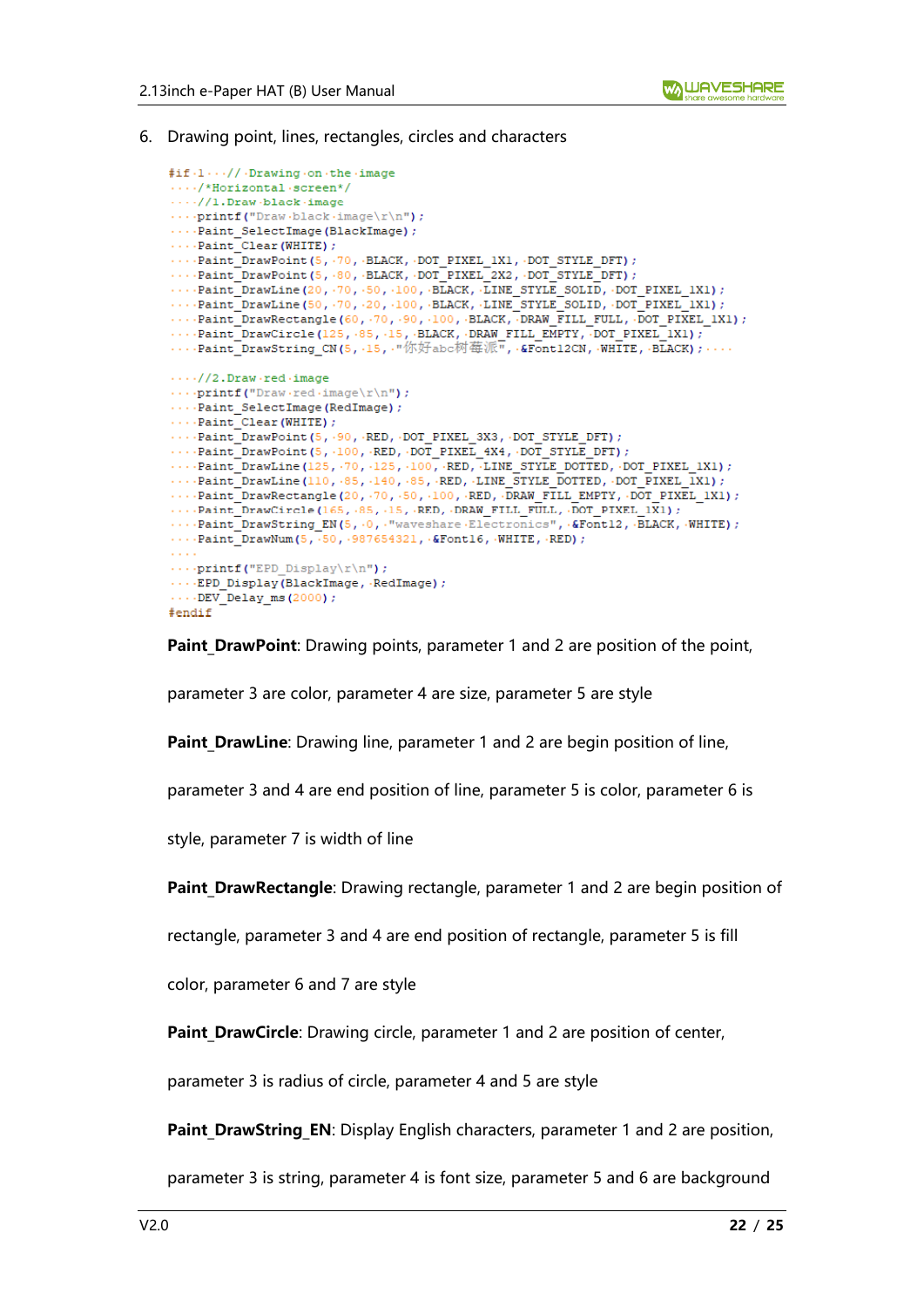and font colors

Paint DrawString CN: Display Chinese characters

**Paint DrawNum**: Display number, parameter 1 and 2 are position, parameter is

number (int), parameter 4 is size, parameter 5 and 6 are background and font

colors.

7. **Sleep mode**:

```
\cdotsprintf("Goto\cdotSleep\cdotmode...\r\n\cdot r);
\cdotsEPD Sleep();
\cdots free (BlackImage) ;
\cdotsBlackImage\cdotsNULL;
```
It is recommended to add after refreshing.

#### <span id="page-22-0"></span>PYTHON CODES

1. Initialize e-Paper

```
\cdotsepd = epd2in13b.EPD()
\cdotsepd.init()
\cdots print ("Clear...")
\cdotsepd.Clear()
```
2. Create image buffer using python image library

```
.print."Drawing"
.# Drawing .on .the .Horizontal .image
-BBbackimage := Image.new('1', (epd2in13b.EPD HEIGHT, epd2in13b.EPD WIDTH), (255) <math>+298*126HRedimage = Image.new('1', '(epd2in13b.EPD HEIGHT, 'epd2in13b.EPD WIDTH), 255) \# 298*126 \\cdot ...
```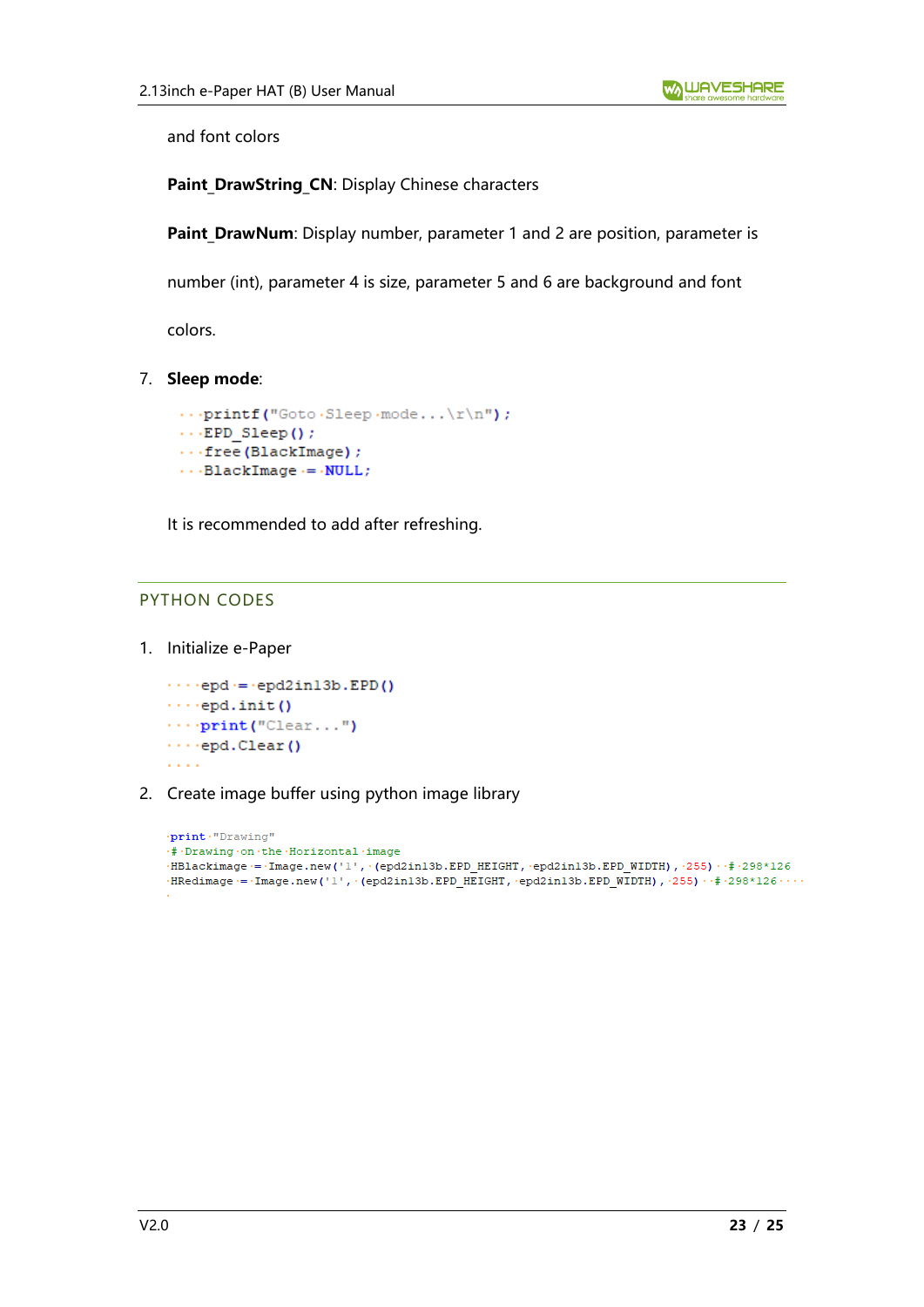#### 3. Drawing with python imageDraw library

```
.. print. "Drawing"
... # Drawing .on .the .Horizontal .image
\cdot HBlackimage = - Image.new('1', \cdot (epd2in13b.EPD HEIGHT, · epd2in13b.EPD WIDTH), ·255) \cdot \neq ·298*126
\cdot-HRedimage = -Image.new('1', (epd2in13b.EPD HEIGHT, epd2in13b.EPD WIDTH), -255) \cdot # -298*126 \cdot\cdot·drawblack·=·ImageDraw.Draw(HBlackimage)
\cdot drawred \cdot = \cdot ImageDraw. Draw (HRedimage)
\cdot font20 = ImageFont.truetype('/usr/share/fonts/truetype/wgy/wgy-microhei.ttc'.20)
\cdot\cdot\cdot\mathtt{drawblack.text}\left(\left(10\,,\,{}^{\circ}0\right)\,,\,{}^{\circ}\,\mathtt{hello\cdot world^{\circ}}\,,\,{}^{\circ}\mathtt{font} \coloneqq\cdot\mathtt{font}20\,,\,\cdot\mathtt{fill}\coloneqq\cdot0\right)\cdot·drawblack.text((10, -20), \cdot'2.13·epd·b', ·font = ·font20, ·fill = ·0)
…drawblack.text((120, 0), u'微雪电子, font = font20, fill = 0)...
\cdot\cdotdrawblack.line((20, 50, 70, 100), fill = 0)
\cdot drawblack.line((70, 50, 20, 100), fill = 0)
\cdotsdrawblack.rectangle((20, \cdot 50, \cdot 70, \cdot 100), \cdot outline = \cdot 0) \cdots\cdot drawred.line ((165, .50, .165, .100), .fill = .0)
\cdot drawred.line ((140, 75, 190, 75), fill = 0)
\cdot drawred.arc((140, 50, 190, 100), 0, 360, fill = 0)
\cdot drawred.rectangle((80, .50, .130, .100), .fill = .0)
\cdot drawred.chord((85, .55, .125, .95), .0, .360, .fill .= 1)
..epd.display(epd.getbuffer(HBlackimage.rotate(180)), epd.getbuffer(HRedimage.rotate(180)))
\cdottime.sleep(2)
... # Drawing .on .the .Vertical .image
. LBlackimage = Image.new('1', (epd2in13b.EPD WIDTH, epd2in13b.EPD HEIGHT), 255) . # 126*298
\cdot LRedimage = Image.new('1', (epd2in13b.EPD WIDTH, epd2in13b.EPD HEIGHT), 255) \cdot # 126*298
\cdot -drawblack = -ImageDraw.Draw(LBlackimage)
\cdotsdrawred\cdots-ImageDraw.Draw(LRedimage)
\cdot fontl8 = - ImageFont.truetype('/usr/share/fonts/truetype/wqy/wqy-microhei.ttc', \cdot18)
\cdot drawblack.text((2, \cdot0), \cdot hello world', font = font18, fill = \cdot0)
\cdot drawblack.text((2, -20), \cdot12.13 -epd b', \cdotfont = -font18, \cdotfill = -0)<br>\cdot drawblack.text((2, -20), \cdot12.13 -epd b', \cdotfont = -font18, \cdotfill = -0)
\cdot drawblack.line((10, \cdot90, \cdot60, \cdot140), \cdotfill\cdot=\cdot0)
\cdot drawblack.line((60, .90, .10, .140), .fill = .0)
\cdot drawblack.rectangle((10, .90, .60, .140), .outline = .0)
\cdot drawred.rectangle((10, \cdot150, \cdot60, \cdot200), \cdotfill = \cdot0)
\cdot drawred.arc((15, .95, .55, .135), .0, .360, .fill = .0)
\cdot drawred.chord((15, 155, 155, 195), 0, 360, fill -= 1)
. . epd.display(epd.getbuffer(LBlackimage), . epd.getbuffer(LRedimage))
\cdot time.sleep(2)
```
#### 4. Read picture and display

```
... print." read .bmp . file"
\cdotsHBlackimage \cdot = \cdot Image.open('2in13b-b.bmp')
\cdotsHRedimage \cdot = \cdot Image.open('2in13b-r.bmp')
.epd.display(epd.getbuffer(HBlackimage.rotate(180)), epd.getbuffer(HRedimage.rotate(180)))
\cdottime.sleep(2)
\cdot print \cdot "read \cdotbmp \cdot file \cdoton \cdotwindow"
\cdotblackimagel = \cdotImage.new('1', (epd2in13b.EPD_HEIGHT, epd2in13b.EPD_WIDTH), 255) \cdot \neq 298*126
\cdot redimagel = Image.new('1', (epd2in13b.EPD HEIGHT, epd2in13b.EPD WIDTH), \cdot255) \cdot # \cdot298*126 \cdot\cdot\cdot\cdot\cdot newimage \cdot = \cdot Image.open ('100x100.bmp')
..blackimagel.paste(newimage, (50,0))
...epd.display(epd.getbuffer(blackimagel), epd.getbuffer(redimagel))
```
#### 5. Sleep mode

```
l \ldotsepd.sleep()
. . . . . . . . .
```
sleep mode is recommended to add after refreshing